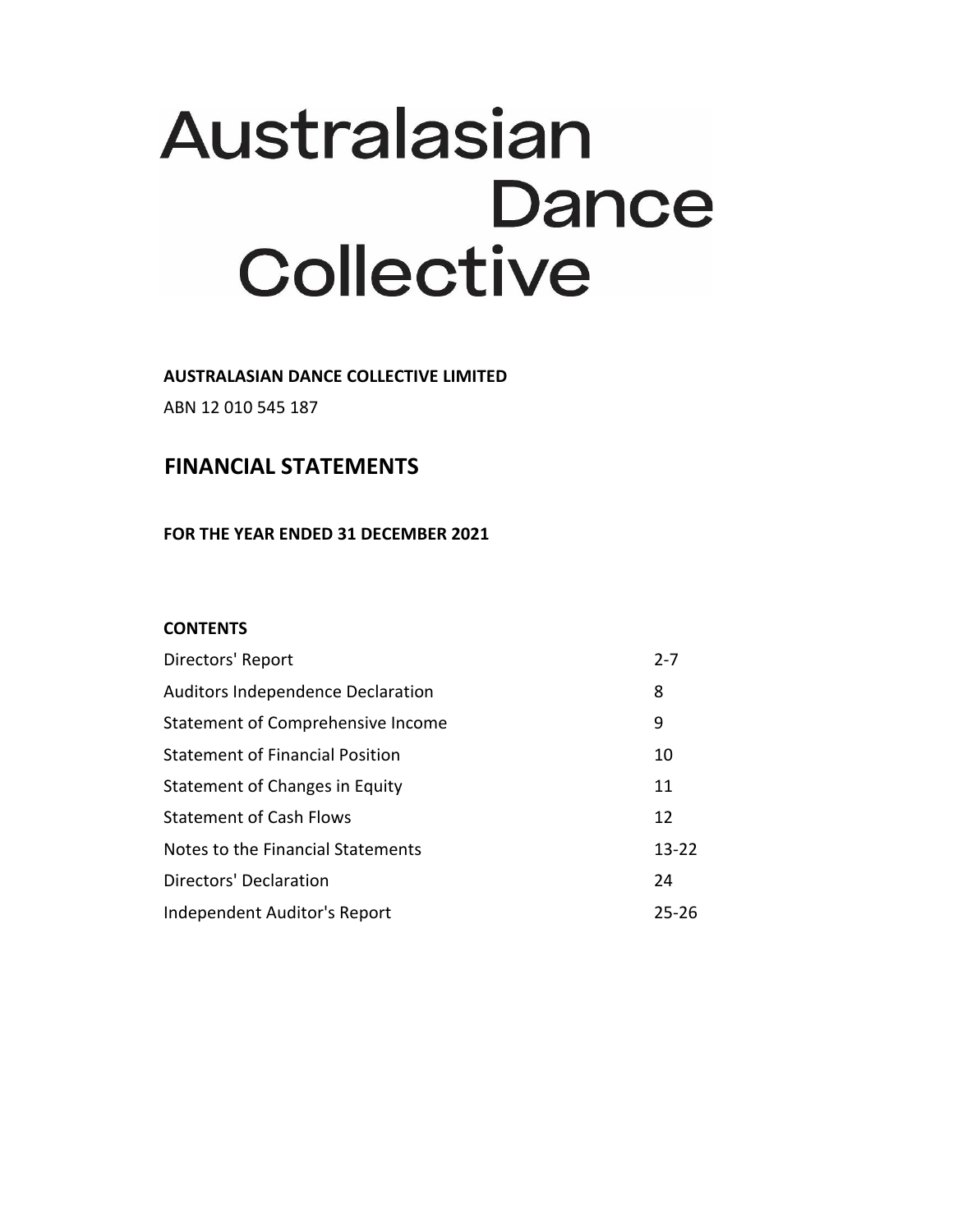Your Directors present their report on Australasian Dance Collective Limited (the company) for the financial year ended 31 December 2021.

## **Directors**

The names of the directors in office at any time during, or since the end of the year are:

- Marian Gibney (Chair)
- Alan Scott (Deputy Chair from 1 December 2021)
- Lucy Bretherton *(Appointed 24 February 2021)*
- Bradley Chatfield
- Tony Denholder (Deputy Chair to 1 December 2021)
- Julie Garner *(Appointed 31 March 2021)*
- Amy Hollingsworth
- Roxanne Hopkins *(Resigned by rotation 12 May 2021)*
- Dare Power

The directors have been in office since the start of the financial year to the date of this report unless otherwise stated above.

#### **Company Secretary**

Dare Power has been appointed company secretary.

#### **Operating Results**

Australasian Dance Collective Limited reports a surplus of \$24,964 for the year ended 31 December 2021 (2020: \$258,515). This result includes government pandemic support with JobKeeper subsidies received in respect of the company's employment of core arts workers and the dance ensemble for the March quarter.

Whilst still operating in a pandemic environment , the company was able to return to the stage and this is reflected in the increase in performance income and sponsorship revenue from 2020. As expected the pandemic continued to deliver ongoing challenges on operations and public performances in the arts sector. The company is extremely grateful for the significant philanthropic support received during the year.

#### **Principal Activities**

The vision and purpose of the company is to inspire, connect, educate and empower through sharing of creative freedom and artistic fire. The company prioritises collaboration and artistic risk - taking to create exhilarating dance works - redefining our boundaries and reimagining our connection with audiences.

Australasian Dance Collective's overarching goals are:

- 1. Invest in Art - Cultivate excellence in our artform
- 2. Invest in People - Enable our artists, collaborators, participants and facilitators to flourish, enriching our audiences
- 3. Reimagine our Spaces and Mediums - Redefine our boundaries and how we connect with audiences
- 4. Build our Creative Civic Mission - Demonstrate how art is for all - empowering and enriching the lives of our community
- 5. Cultivate Imaginative Partnerships - Use creativity and critical thinking to drive new partnerships and enterprises to support our art.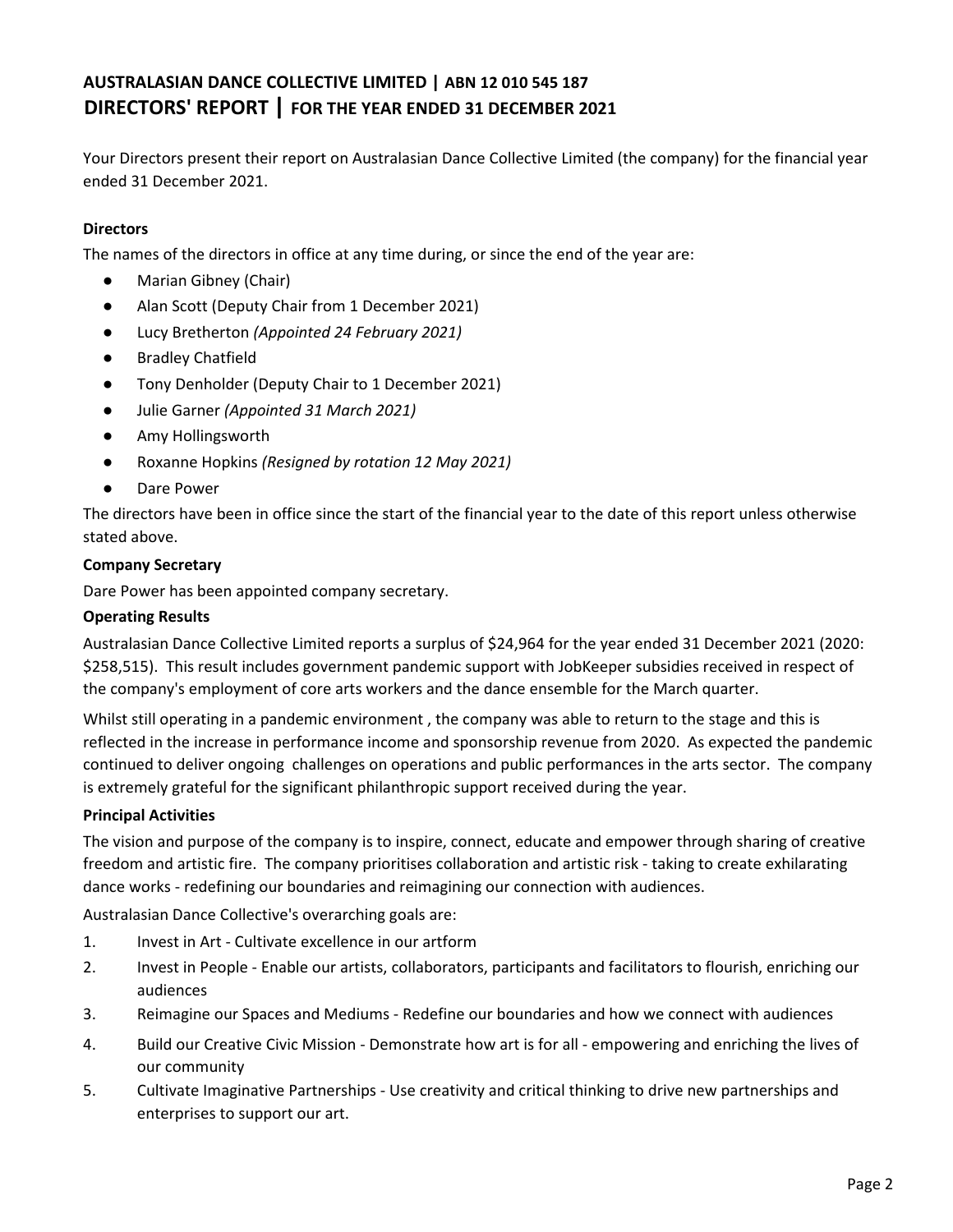#### **Review of Operations**

Under the leadership of Artistic Director, Amy Hollingsworth, and building on the creative development work and collaborations forged in 2020, major dance works and programs for the year included:

**Aftermath** - a bold full-length work premiered at the Brisbane Powerhouse in January set to a searing new score by the acclaimed producer, vocalist and songwriter behind The Kite String Tangle, Danny Harley. Aftermath was co-created with Harley in 2020 by ADC company artist & choreographer Jack Lister and Artistic Director, Amy Hollingsworth.

**Succession** - presented in March at the Judith Wright Contemporary Arts Centre, Succession saw the 27 strong Youth Ensemble creating and performing with the company's professional dancers. Audiences were treated to four unique works created by Youth Ensemble Director Riannon Mclean, company artist Lonii Garnons-Williams, and recently-retired company artists Bernhard Knauer and Jake McLaron.

**Three** - exemplified the company's drive for excellence and support of local and international artists. The Playhouse Theatre audiences in May embraced: *Still Life* created by company artist and rising choreographer, Jack Lister; *Alterum* by one of Australia's strongest choreographic voices, Melanie Lane; and *Cult* from international superstar and dance revolutionary, Hofesh Shechter.

**Echo** - featured all Youth Ensemble dancers in two new creations by Queensland-based makers, Katina Olsen and Lauren Graham. Presented at the Judith Wright Contemporary Arts Centre in August, the live dance performances sat side by side with powerful film works created by the Youth Ensemble members. **Forgery** - a unique new work presented in the Brisbane Festival at the Cremorne Theatre in September. Forgery was developed by award-winning Australian dancer, sound designer, choreographer and creative coder, Alisdair Macindoe. The work was directed entirely by computer: lighting costumes, music, and with instructions fed live on stage to the company's dancers making every show completely unique.

**Resonance** - ADC's inaugural Mature Ensemble stood tall. Comprising 14 dancers aged 50+, the Mature Ensemble led by Mature Age Program Coordinator Wendy McPhee, embarked on a 12-week creative development resulting in the sharing of choreographic work, *Resonance* , performed in the ADC studio in December.

**Youth Ensemble** - led by Youth Ensemble Director, Riannon McLean, the Youth Ensemble in 2021 comprised 27 like-minded dancers aged 15-19. Despite pandemic restrictions, the program successfully ran over three terms, featured two performance seasons (*Succession* and *Echo* ), and presented their own film works for the digital program, *Curious Mind* .

**Digital Suite** - the suite comprises bespoke dance works created specifically for the digital realm. The company continued to commission and create digital works growing the collection of dance films and visual reality experiences.

**Creative Learning Suite -** provides digital resources for the classroom, offering educators the company's bespoke dance films alongside extensive video content and written resources developed in line with the curriculum.

**Sector Development -** despite the continued impact of the pandemic, the company maintained a significant sector development program including a summer Contemporary Dance Intensive ("CDI"); inschool workshops; in-studio secondment placements; professional development programs for teachers ("Focus Live" & "Focus Digital"); and community dance classes ("Collectively Connected").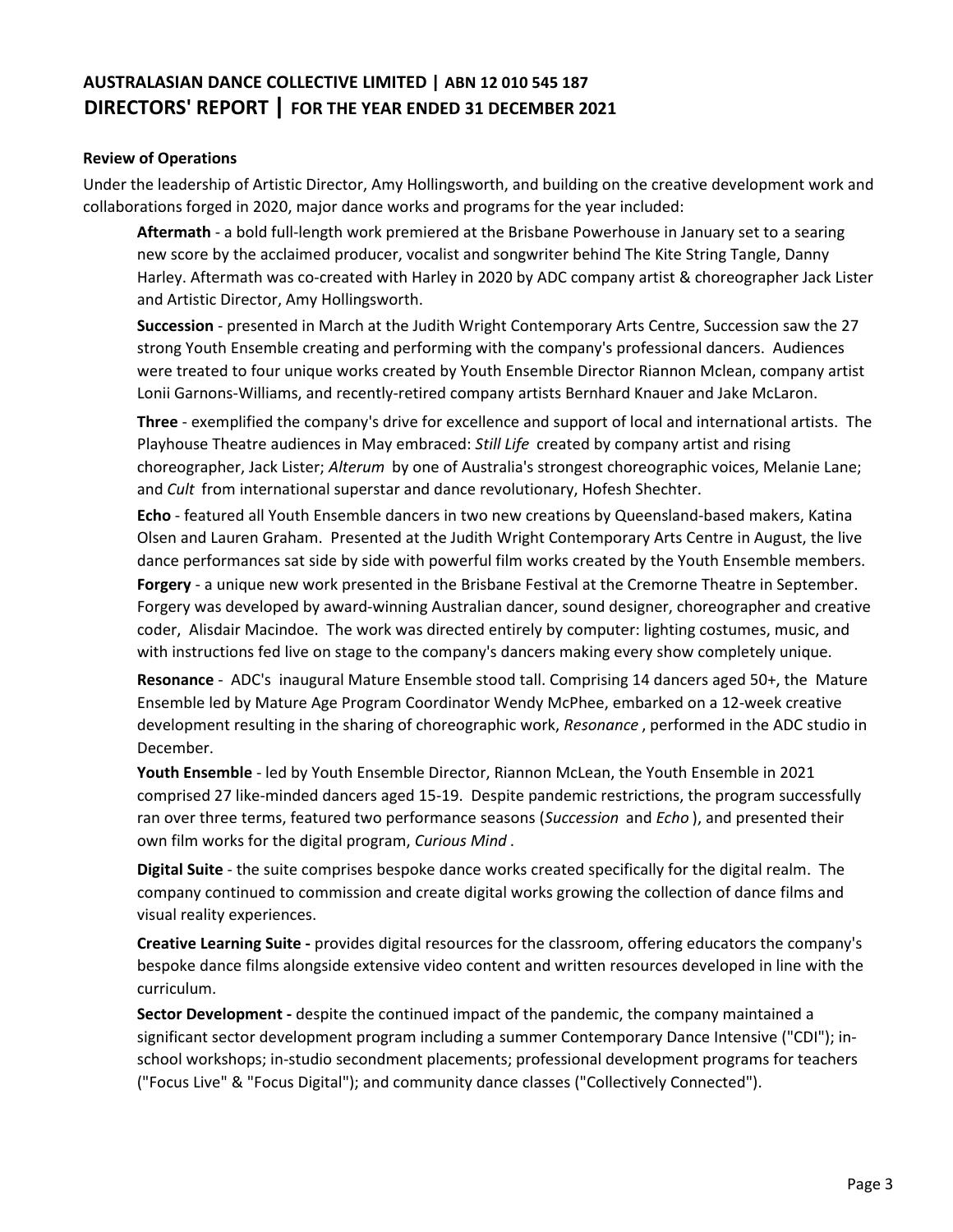## **Significant changes in state of affairs**

During the year the company revised its strategic plan and, importantly, secured ongoing four-year funding from Arts Queensland for the period 2022-2025, for which we are most grateful.

There were no other significant changes in the state of affairs of the company during the financial year.

## **Future developments & Post-Reporting Date Events**

The impact of the Coronavirus (COVID-19) pandemic is ongoing. While the company has maintained a sound financial position up to 31 December 2021, it is not practicable to estimate the ongoing impact, positive or negative, after the reporting date. COVID-19 continues to impact operations in early 2022. The company's 2022 regional and national tour will visit fewer venues than planned, due to the effects of COVID-19 on venue programming. Alternative touring opportunities are being pursued by the company, in a challenging performing arts market. Like many parts of the economy, the company's 2022 activities will continue to be affected by measures imposed by government, and other countries, such as lockdowns, social distancing requirements, quarantine, travel restrictions, and any economic stimulus that may be provided.

Damage to the QPAC Playhouse in the Brisbane floods resulted in cancellation of the company's season of Three in March 2022. Planning is underway to reschedule this production later in the year and minimise the financial impact of the cancellation.

Having regard to the company's current cash reserves, management and the board are confident of the company's ability to deliver (and/or adapt as considered necessary) the proposed 2022 program. The Arts Queensland four-year funding secured for 2022-2025 and a Commonwealth Government RISE grant as part of its COVDID-19 support to the arts sector, to be expended across 2021-2023, both enhance the ongoing sustainability of the company.

Apart from the above, no other matters or circumstances have arisen since the end of the financial year, which significantly affected or may significantly affect the operations of the company, the results of those operations, or the state of affairs of the company in future financial years.

# **Information on Directors**

# **Lucy Bretherton**(BA/LLB University of Queensland, Grad Dip Legal Practice (QUT)

Lucy practised law for more than 37 years, most recently with Ashurst (previously Blake Dawson). As one of Australia's leading native title lawyers for over 20 years, she negotiated and drafted landmark indigenous land use agreements between the State, traditional owner groups and resources companies and has been active in numerous aspects of indigenous culture. In the not-for-profit sector, in 2000-2001 Lucy was a member of the steering committee for the establishment of the Queensland Public Interest Clearing House (QPILCH), the peak body for the coordination of pro bono legal services in Queensland. She also sat on its management committee for many years and served as its president between 2013 and 2016, overseeing its re-branding to its current name, LawRight. Lucy was recently appointed to the Board on 24th February 2021 and is a member of the Fundraising Committee and the Reconciliation Committee.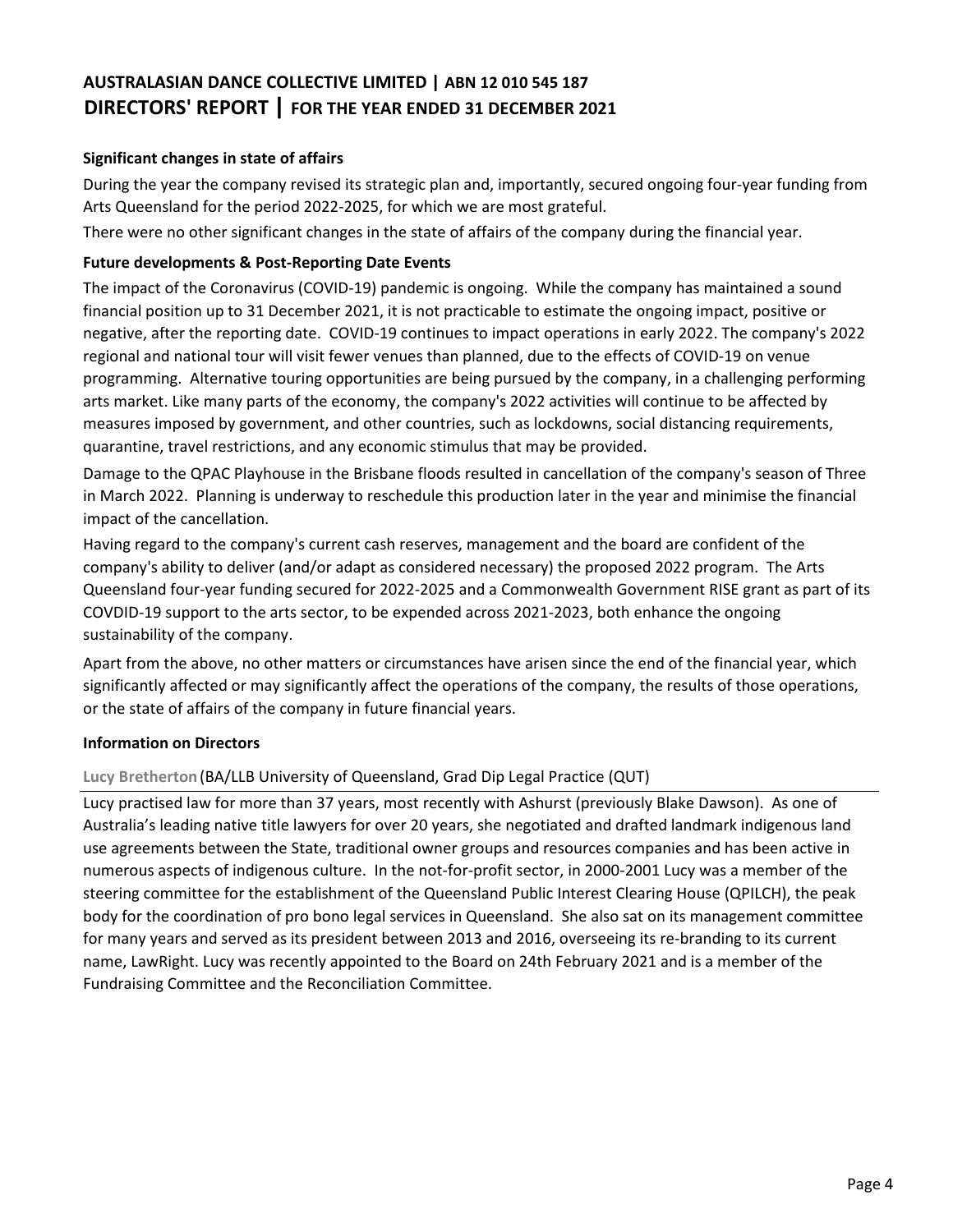#### **Information on Directors continued**

#### **Bradley Chatfield**

Bradley has worked for over 30 years in the creative and performing arts industry, 21 years as a performing artist and 10 years as a rehearsal director, teacher, educator mentor and arts advisor; most recently in education as Head of Dance at ACPA. Bradley is highly acclaimed in the dance industry being a recipient of numerous awards and in 2009 was named in Sydney Morning Herald's Top 100 Most Influential People in Sydney. Bradley is currently Head of Contemporary Development at Transit Dance in Melbourne. Bradley was appointed to the company Board on 30th September 2019 and is a member of the Reconciliation Committee.

#### **Tony Denholder**(LLB (QUT), Bachelor of Civil Laws (Oxford))

Tony is a partner with Ashurst Australia, having practiced as a lawyer since 1993. He is a member of the Queensland Law Society and is a Solicitor in the Supreme Court of Queensland, the High Court of Australia and the Supreme Court of Western Australia. Tony is a Board Member of the Queensland Symphony Orchestra and was appointed to the company's Board on 1st March 2005. Tony was Deputy Chair until 1 December 2021, and is Chair of the Fundraising Committee and a member of the Finance Audit and Risk Committee (until February 2022).

#### **Julie Garner** (GAICD, CA, AMIIA. BCom/BBus (Man) University of Queensland)

Julie has 20 years' experience working in external/internal audit and risk management. Employed by Deloitte for over 11 years, Julie has external audit and consulting experience from large international and locally listed entities through to large not for profit organisations. Since leaving Deloitte, Julie has worked for a large Queensland not-for-profit specialising in governance, enterprise risk management, financial reporting, board policy development and implementation, privacy compliance and internal controls. Julie has been a Chartered Accountant since 2005. Julie joined the Board in March 2021 and is a member of the Finance Audit and Risk Committee.

## **Marian Gibney** (Member of AICD, BA/LLB (Hons) University of Queensland)

Marian is an experienced legal executive having worked with companies including ANZ and MIM Holdings Ltd where she dealt with a diverse range of significant transactions and major operational events. In the not-forprofit sector, she has experience as a board member in setting and reviewing organisational strategy, including fundraising and stakeholder engagement strategies, together with governance and monitoring organisational performance. Past board appointments include the National Museum of Australia, Queensland Art Gallery Foundation Board, University of Queensland Foundation Board and Tarong Energy Corporation. Marian was appointed to the company's Board in February 2015 and commenced her tenure as Chair in March 2015.

## Roxanne Hopkir (Bachelor of Business, Management - QUT)

Roxanne is the Executive Director - Visitation (Marketing and Ticketing) at QPAC. Roxanne has extensive experience in marketing, ticketing, customer service, and fundraising. She has held senior management positions with South Bank Corporation, Youngcare, and Macquarie Leisure Operations Limited (Dreamworld and WhiteWater World), and Brisbane Marketing. Roxanne was appointed to the Board in October 2017, and was a member of the Finance Audit and Risk Committee and the Market Development Committee and retired from the Board by rotation on 12 May 2021.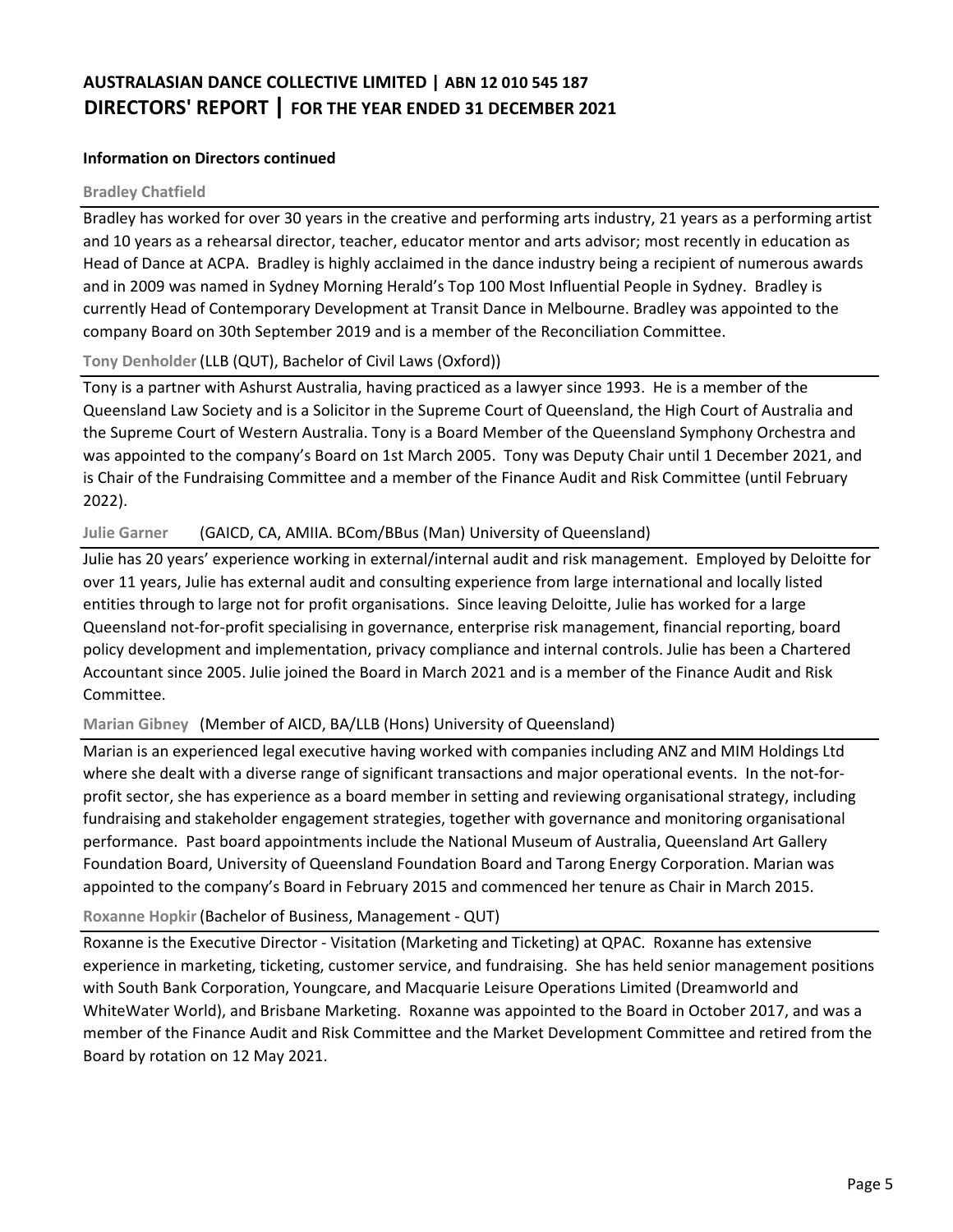#### **Information on Directors continued**

#### **Amy Hollingsworth**

Amy joined the company as Artistic Director in January 2019 and became a member of the Board in February 2019. With over 20 years' experience as a dancer, choreographer, director and industry advocate, as well as in film and dancer education, Amy is highly regarded for her passion and leadership within the Australian dance industry. Amy joined the company following 3 years as the Creative Associate and Ballet Mistress at Queensland Ballet where her talent as a curator and choreographer was particularly evident through the successful 2017 and 2018 Bespoke season.

Dare currently holds the post of Group Administration Manager for his family business – urban development and civil construction company BMD – where he has key responsibilities including business systems, information technology and corporate administration. He is also General Manager of PowerArts, a Performing Arts production and investment company with altruistic goals. Dare has several years' experience as a director in the Not-For-Profit Arts sector having served previously on the boards of QPIX and the Queensland Arts Council. Currently, Dare sits on the QPAC board of trustees. Dare was appointed to the Board in November 2016, and chairs the Market Development Committee.

#### **Alan Scott** (Bachelor of Bus - Accountancy, ICAA Professional Year Graduate)

Alan Scott is Principal of the business advisory firm Asmosys. Alan has over 30 years' experience in business consulting with specialties in business strategy, business models, change management, facilitation and risk management. Alan commenced Asmosys 7 years ago after a 28-year career with Deloitte. As a Deloitte partner for 8 years, Alan managed Queensland's Deloitte Private practice building on over 10 years in the Deloitte Consulting group. Throughout his career Alan has worked with high-profile clients such as Brambles, Woolworths, NSW State Rail and Telstra. Alan has also advised many clients in the arts or creative sectors including QPAC, Brisbane Powerhouse, La Boite and AGDA. Alan currently serves on the Board of the Villanova Foundation. Alan joined the Board on 22 November 2018 and is a member of the Fundraising Committee and, from February 2022, the Finance Audit and Risk Committee. Alan was appointed Deputy Chair from 1 December 2021.

#### **Meetings of Directors**

During the financial year, 9 meetings of Directors were held. Attendances were:

| <b>Director</b>          | Number eligible to attend | <b>Number attended</b> |
|--------------------------|---------------------------|------------------------|
| Marian Gibney            | 9                         | 9                      |
| <b>Tony Denholder</b>    | 9                         | 8                      |
| Lucy Bretherton          | 9                         | 8                      |
| <b>Bradley Chatfield</b> | 9                         | 6                      |
| Julie Garner             | 8                         | 8                      |
| Amy Hollingsworth        | 9                         | 9                      |
| Roxanne Hopkins          |                           | 2                      |
| Dare Power               | 9                         | 8                      |
| Alan Scott               | 9                         | 9                      |

**Dare Power** (GAICD, Master of Business Administration, Executive (EMBA), Australian Graduate School of Management; Master of Film and Television, Bond University; BA (Hons), University of Queensland)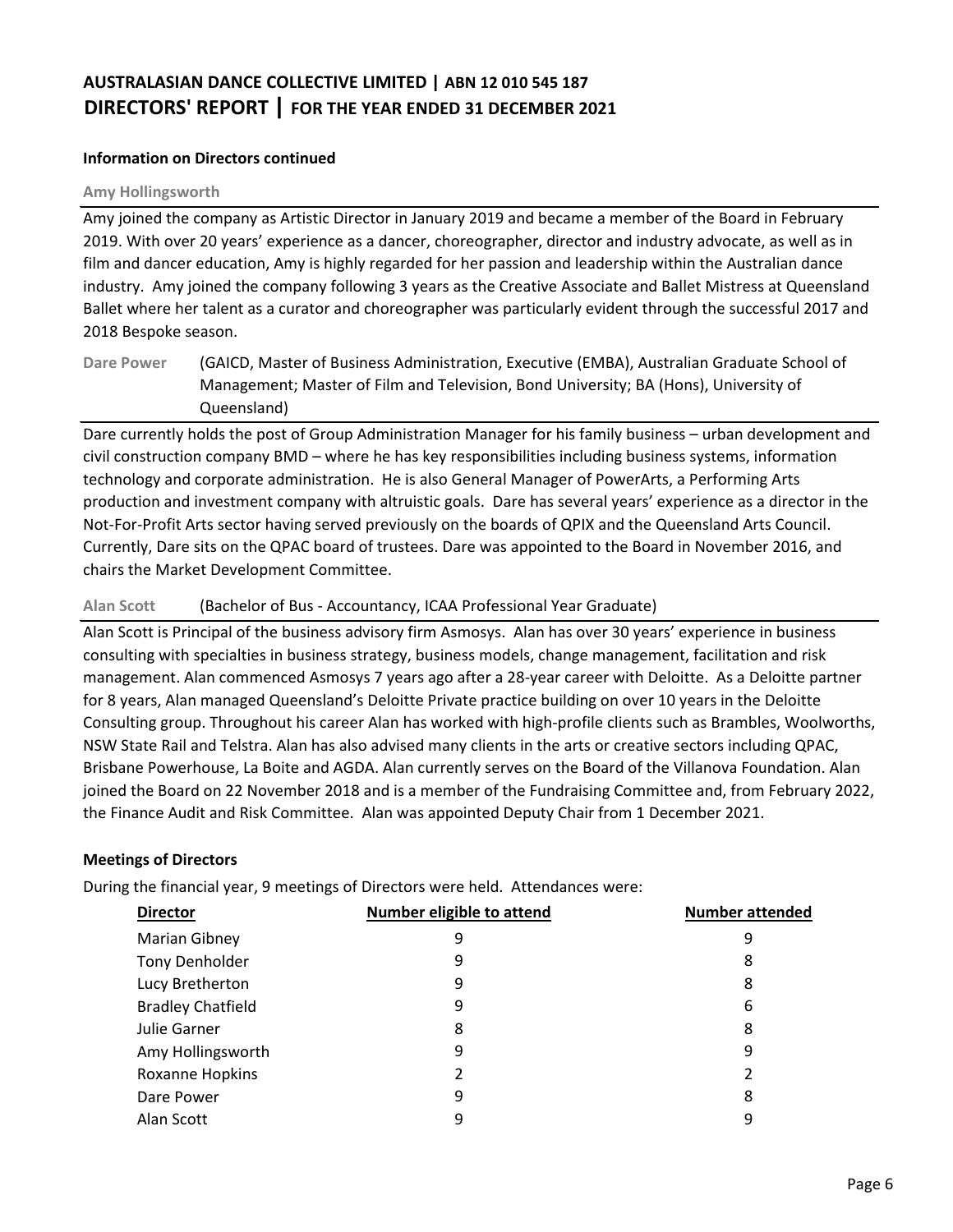The company is incorporated under the Corporations Act 2001 and is a company limited by guarantee. If the company is wound up, the articles of association state that each member is required to contribute a maximum of \$20 each towards meeting any outstanding obligations of the company. At 31 December 2021 the number of members was 23 (2020: 21).

#### **Auditor's Independence Declaration**

The copy of the auditor's independence declaration as required under section 60-40 of the Australian Charities and Not-for-profits Commission Act 2012 is set out at page 8.

Signed in adcordance with a resolution of the Board of Directors:

 $Direct$  $\geq$ MARIAN GIBNEY, CHAIR Dated this ... O.... day of ...  $..., 2022$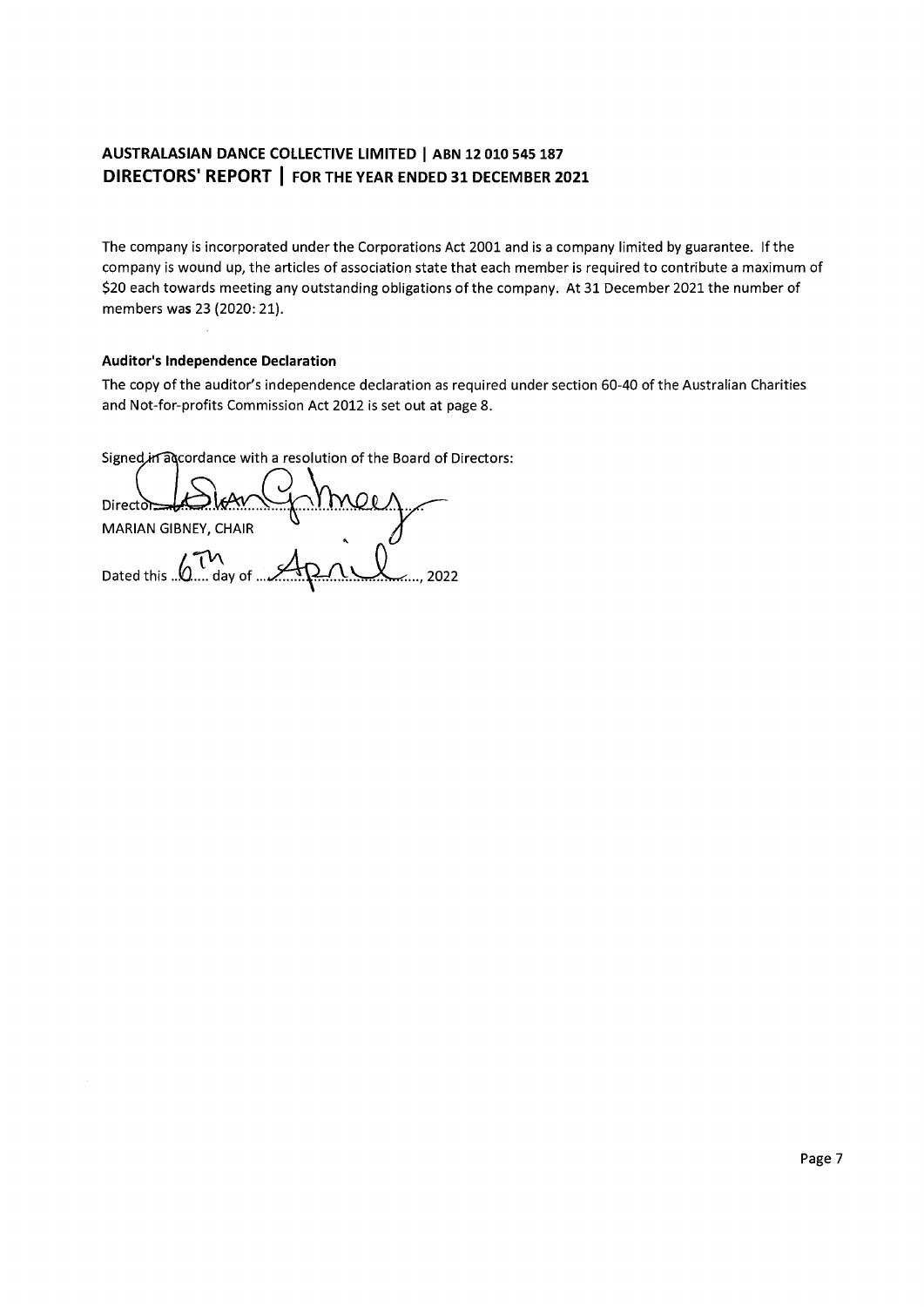# AUDITOR'S INDEPENDENCE DECLARATION UNDER SECTION 307C OF THE CORPORATIONS ACT 2001 TO THE DIRECTORS OF AUSTRALASIAN DANCE COLLECTIVE LTD

I declare that, to the best of my knowledge and belief, during the year ended 31 December 2021, there have been no contraventions of:

(a) the auditor independence requirements of the *Corporations Act 2001* in relation to the audit; and

(b) any applicable code of professional conduct in relation to the audit.

PKF

PKF BRISBANE AUDIT

LIAM MURPHY PARTNER

**BRISBANE** 6 APRIL 2022

PKF Brisbane Audit ABN 33 873 151 348 L  $\overline{B}$ 

.<br>Li PKF Brisbane Pty Ltd. is a member firm of the PKF International Limited family of legally independent firms and does not accept any responsibility or j.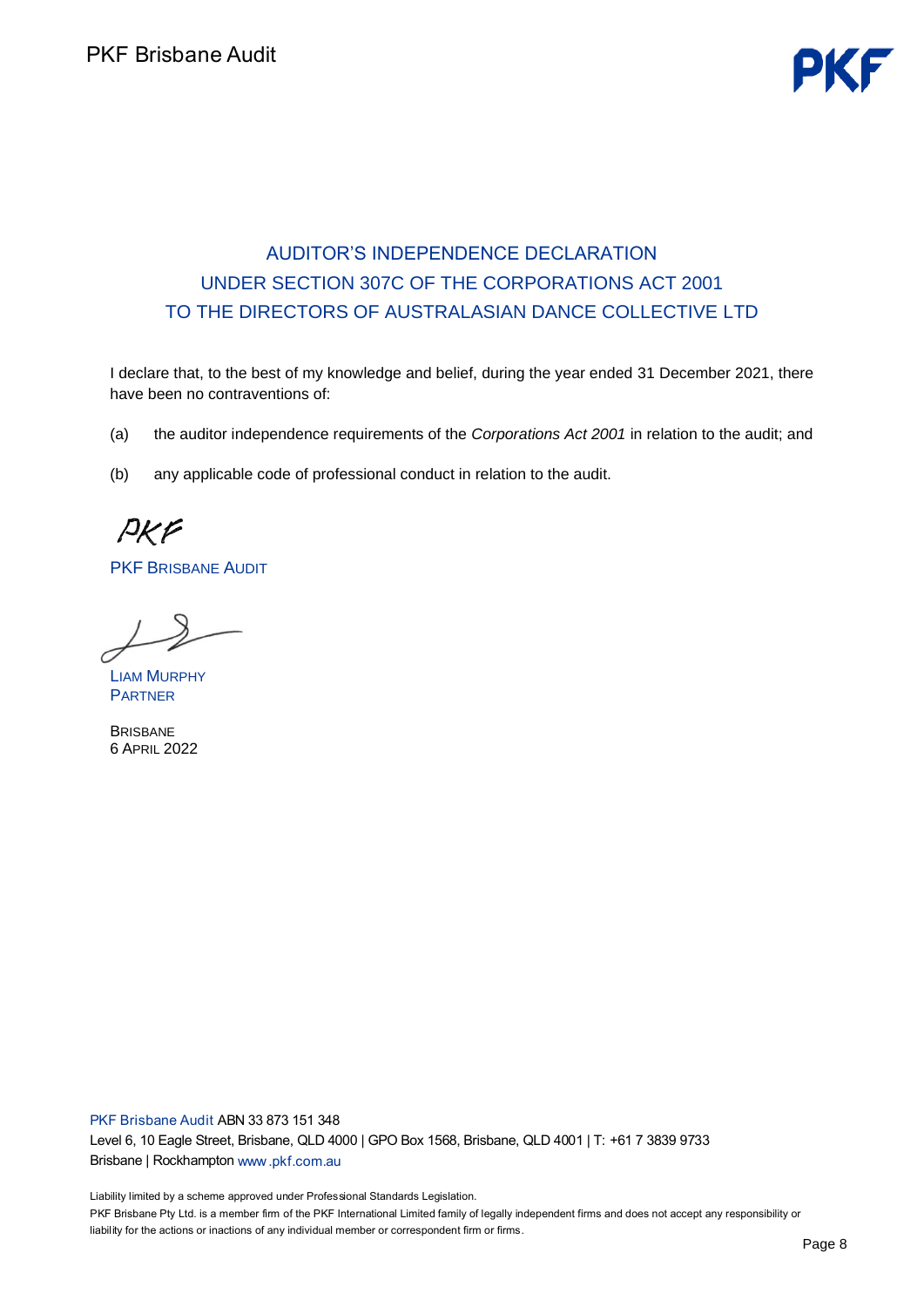# **AUSTRALASIAN DANCE COLLECTIVE LIMITED | ABN 12 010 545 187 STATEMENT OF COMPREHENSIVE INCOME | FOR THE YEAR ENDED 31 DECEMBER 2021**

|                                                           | <b>Notes</b>   | 2021      | 2020      |
|-----------------------------------------------------------|----------------|-----------|-----------|
|                                                           |                | \$        | \$        |
| Revenue                                                   |                |           |           |
| <b>Operating Revenue</b>                                  | $\overline{2}$ | 1,962,936 | 1,513,971 |
| Other Income                                              | $\overline{2}$ | 71,800    | 544,900   |
|                                                           |                | 2,034,736 | 2,058,871 |
| <b>Expenditure</b>                                        |                |           |           |
| Employee benefits expense                                 |                | 985,691   | 1,162,668 |
| Depreciation of plant & equipment                         | 7,8            | 25,982    | 17,791    |
| Amortisation of right-of-use assets                       | 9              | 58,959    | 58,078    |
| Interest expense                                          |                | 5,749     | 2,519     |
| Occupancy                                                 |                | 37,333    | 38,398    |
| Marketing and promotion                                   |                | 433,639   | 71,641    |
| Program artistic & technical fees                         |                | 162,834   | 245,620   |
| Program venue costs                                       |                | 180,918   | 10,409    |
| Other expenses                                            | 3              | 118,667   | 193,232   |
|                                                           |                | 2,009,772 | 1,800,356 |
| Surplus before income tax                                 |                | 24,964    | 258,515   |
| Income tax expense                                        | 1(a)           |           |           |
| Surplus for the year                                      |                | 24,964    | 258,515   |
| Other comprehensive income                                |                |           |           |
| Other comprehensive income for the year, net of tax       |                |           |           |
| Total comprehensive income for the year                   |                | 24,964    | 258,515   |
| Surplus attributable to members of the entity             |                | 24,964    | 258,515   |
| Total comprehensive income attributable to members of the |                |           |           |
| entity                                                    |                | 24,964    | 258,515   |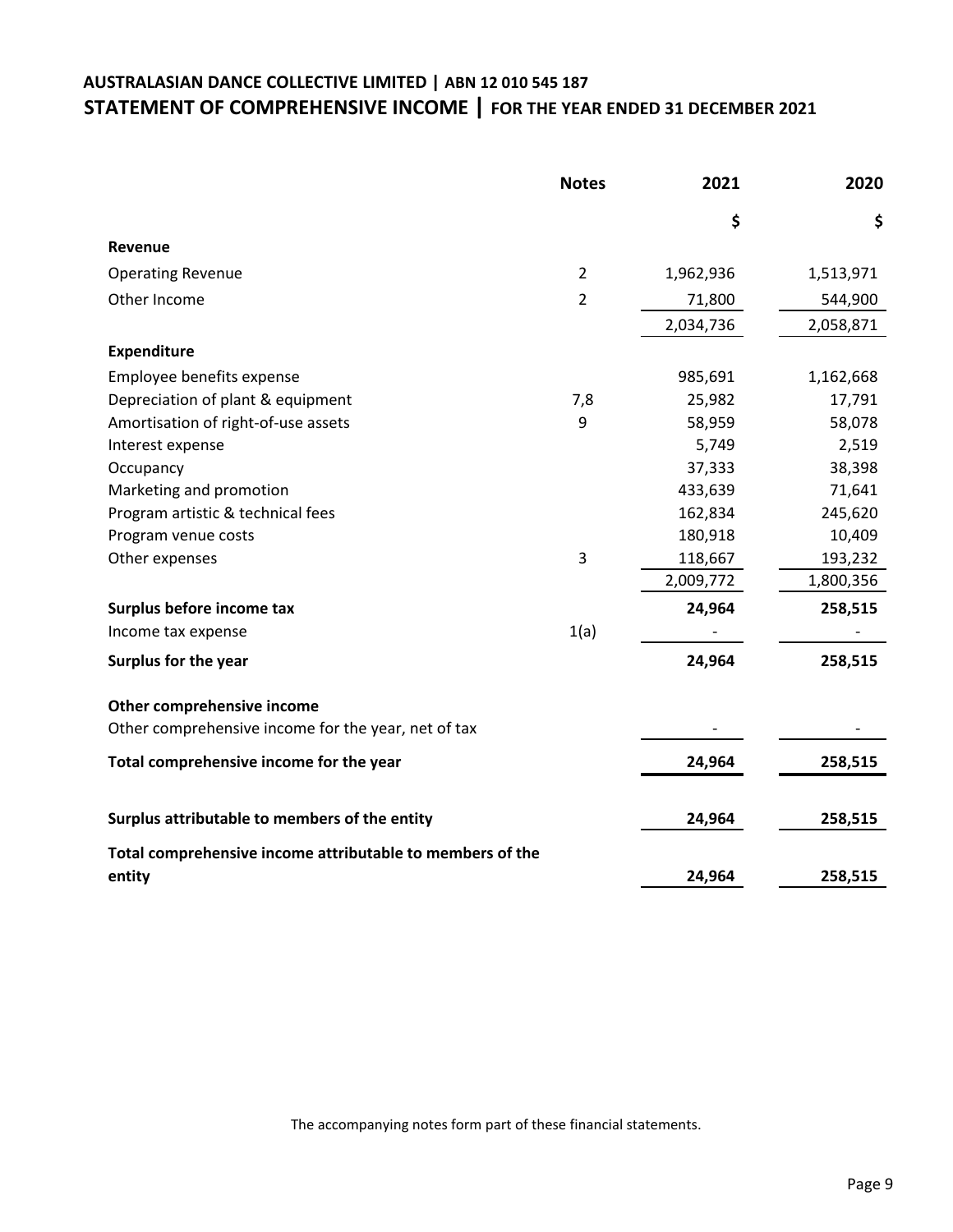# **AUSTRALASIAN DANCE COLLECTIVE LIMITED | ABN 12 010 545 187 STATEMENT OF FINANCIAL POSITION | AS AT 31 DECEMBER 2021**

|                               | <b>Notes</b> | 2021      | 2020    |
|-------------------------------|--------------|-----------|---------|
|                               |              | \$        | \$      |
| <b>ASSETS</b>                 |              |           |         |
| <b>CURRENT ASSETS</b>         |              |           |         |
| Cash and cash equivalents     | 4            | 1,501,737 | 644,204 |
| Trade and other receivables   | 5            | 8,718     | 55,522  |
| Other current assets          | 6            | 27,553    | 29,474  |
|                               |              | 1,538,008 | 729,200 |
| NON-CURRENT ASSETS            |              |           |         |
| Intangibles                   | 7            | 52,250    |         |
| Plant and equipment           | 8            | 89,572    | 104,266 |
| Right of Use assets           | 9            | 138,580   | 17,372  |
|                               |              | 280,402   | 121,638 |
| <b>TOTAL ASSETS</b>           |              | 1,818,410 | 850,838 |
|                               |              |           |         |
| <b>LIABILITIES</b>            |              |           |         |
| <b>CURRENT LIABILITIES</b>    |              |           |         |
| Trade and other payables      | 10           | 30,422    | 101,619 |
| <b>Other liabilities</b>      | 11           | 854,208   | 152,848 |
| Lease liability               | 9            | 57,840    | 16,835  |
| Provisions                    | 12           | 12,826    | 19,599  |
|                               |              | 955,296   | 290,901 |
| <b>NON-CURRENT LIABILITES</b> |              |           |         |
| <b>Other liabilities</b>      | 11           | 196,479   |         |
| Lease liability               | 9            | 84,357    | 1,535   |
| Provisions                    | 12           | 2,776     | 3,864   |
|                               |              | 283,612   | 5,399   |
| <b>TOTAL LIABILITIES</b>      |              | 1,238,908 | 296,300 |
| <b>NET ASSETS</b>             |              | 579,502   | 554,538 |
|                               |              |           |         |
| <b>EQUITY</b>                 |              |           |         |
| <b>Retained Earnings</b>      |              | 579,502   | 554,538 |
| <b>TOTAL EQUITY</b>           |              | 579,502   | 554,538 |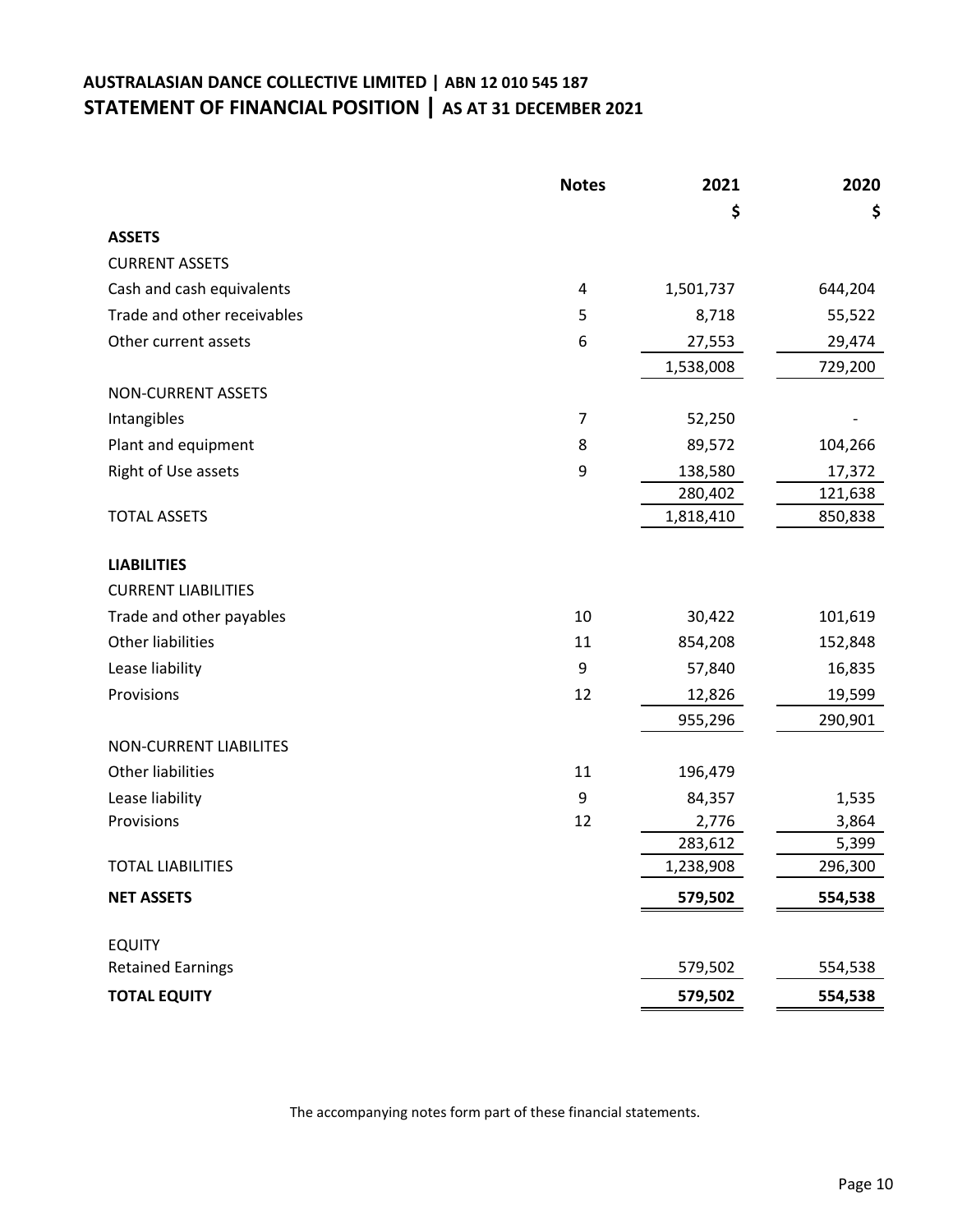# **AUSTRALASIAN DANCE COLLECTIVE LIMITED | ABN 12 010 545 187 STATEMENT OF CHANGES IN EQUITY | FOR THE YEAR ENDED 31 DECEMBER 2021**

|                                    | <b>Retained</b> |              |
|------------------------------------|-----------------|--------------|
|                                    | <b>Earnings</b> | <b>Total</b> |
|                                    | \$              | \$           |
| Balance at 1 January 2020          | 296,023         | 296,023      |
| <b>Comprehensive income</b>        |                 |              |
| Surplus for the year               | 258,515         | 258,515      |
| Other comprehensive income         |                 |              |
| <b>Total comprehensive income</b>  | 258,515         | 258,515      |
| <b>Balance at 31 December 2020</b> | 554,538         | 554,538      |
| <b>Comprehensive income</b>        |                 |              |
| Surplus for the year               | 24,964          | 24,964       |
| Other comprehensive income         |                 |              |
| <b>Total comprehensive income</b>  | 24,964          | 24,964       |
| <b>Balance at 31 December 2021</b> | 579,502         | 579,502      |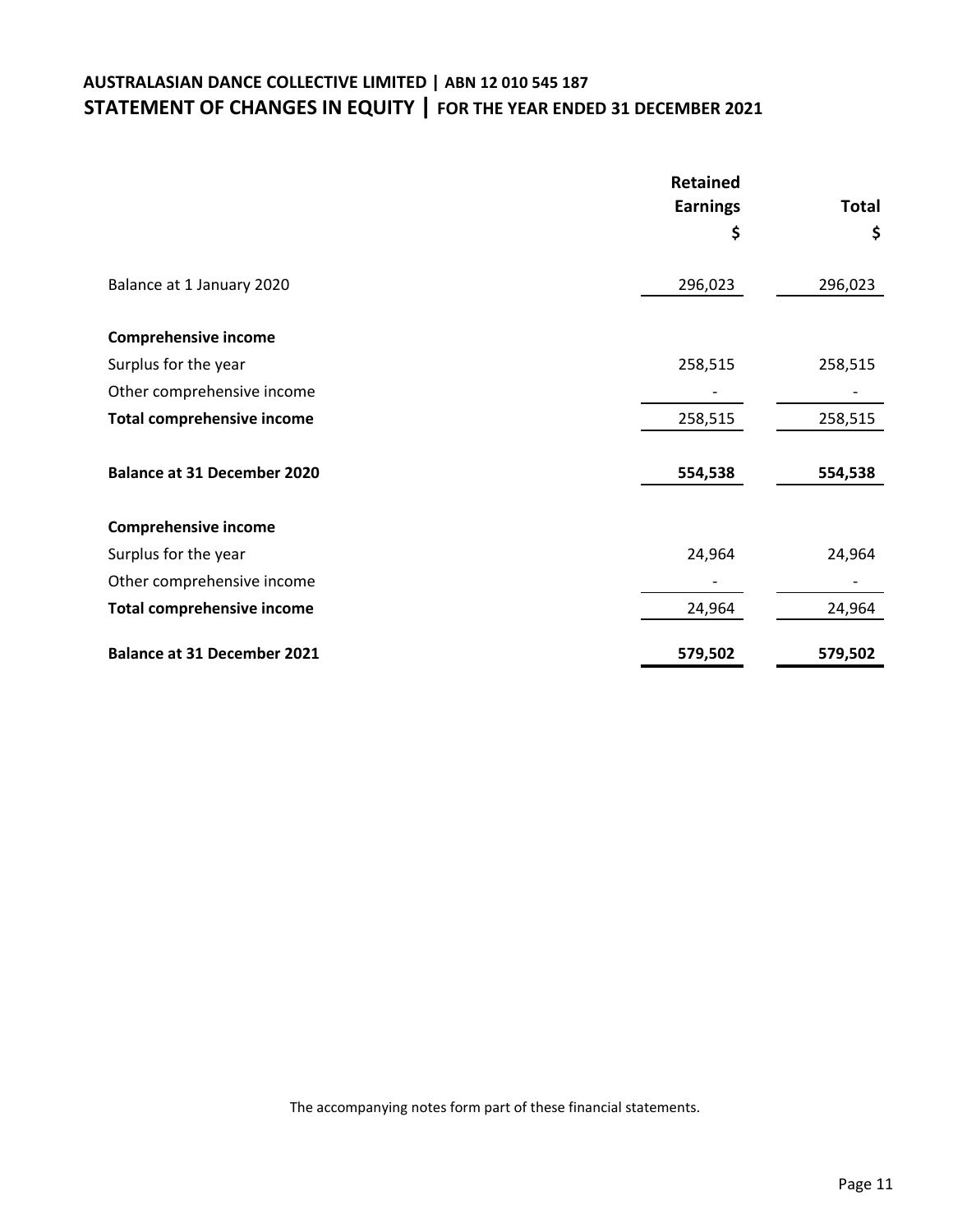# **AUSTRALASIAN DANCE COLLECTIVE LIMITED | ABN 12 010 545 187 STATEMENT OF CASH FLOWS | FOR THE YEAR ENDED 31 DECEMBER 2021**

|                                                              | <b>Notes</b> | 2021          | 2020        |
|--------------------------------------------------------------|--------------|---------------|-------------|
|                                                              |              | \$            | \$          |
| CASH FLOWS FROM OPERATING ACTIVITIES                         |              |               |             |
| Operating grants and subsidies receipts                      |              | 1,816,376     | 1,430,352   |
| Receipts from customers                                      |              | 733,931       | 337,011     |
| Payments to suppliers and employees                          |              | (1, 567, 263) | (1,556,918) |
| Interest received                                            |              | 116           | 442         |
| Net cash generated from operating activities                 | 15           | 983,160       | 210,887     |
|                                                              |              |               |             |
| CASH FLOWS FROM INVESTING ACTIVITIES                         |              |               |             |
| Payments for plant and equipment                             |              | (63, 538)     | (58, 791)   |
| Lease payments                                               |              | (62,089)      | (11, 798)   |
| Net cash generated from investing activities                 |              | (125, 627)    | (70, 589)   |
|                                                              |              |               |             |
| Net increase (decrease) in cash held                         |              | 857,533       | 140,298     |
| Cash and cash equivalents at beginning of the financial year |              | 644,204       | 503,906     |
| Cash and cash equivalents at end of the financial year       |              | 1,501,737     | 644,204     |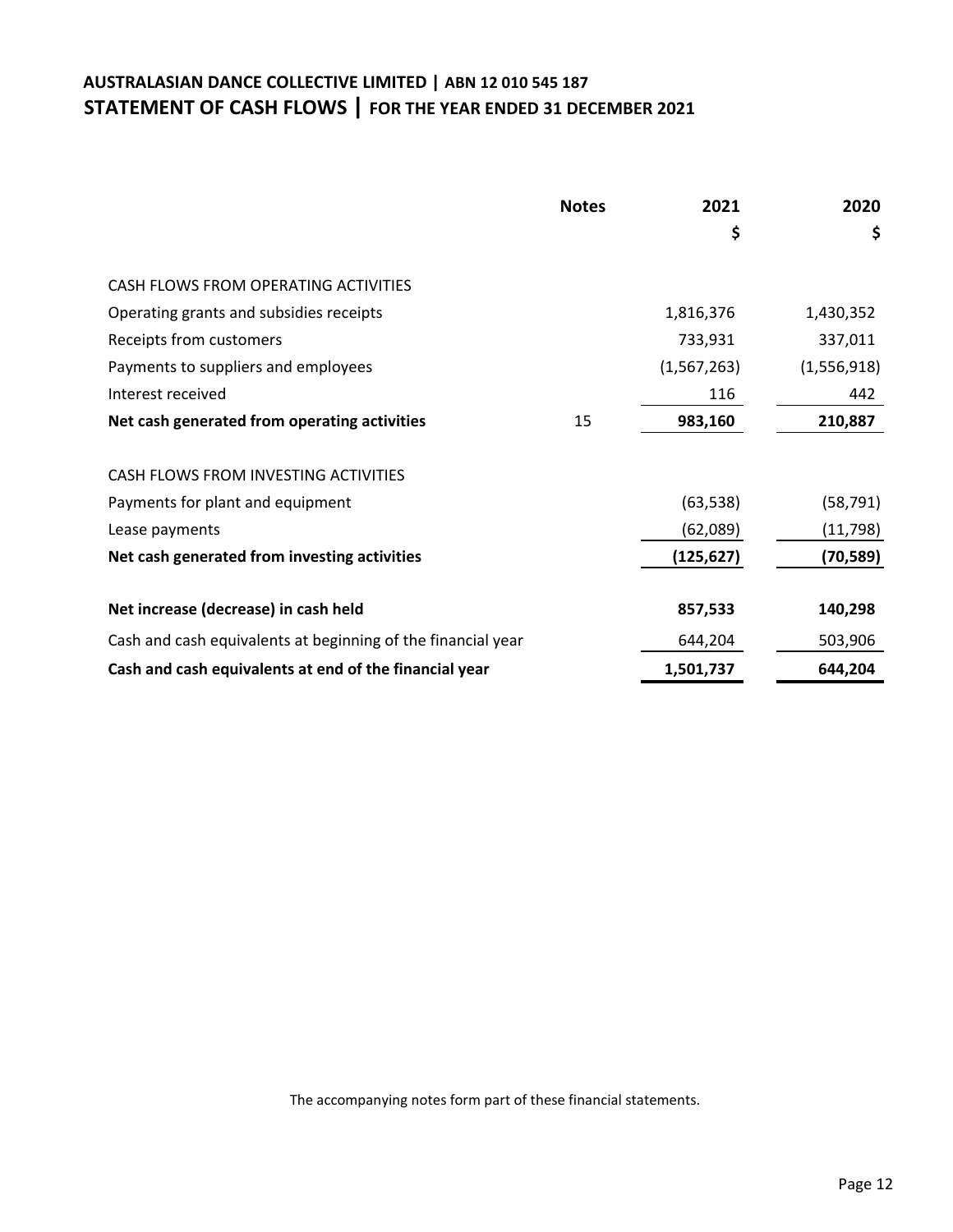#### **NOTE 1: GENERAL INFORMATION AND BASIS OF PREPARATION**

The financial statements cover Australasian Dance Collective Limited ("the company") as an individual entity. Australasian Dance Collective Limited is an Australian Public Company limited by Guarantee, incorporated and domiciled in Australia.

The financial statements are a special purpose financial report that has been prepared in order to satisfy the requirements of the *Australian Charities and Not-for-profits Commission Act 2012* . The directors have determined that the company is not a reporting entity because there are no users who are dependent on its general purpose financial reports. The company is a not-for-profit entity for financial reporting purposes under Australian Accounting Standards.

An assessment for each material accounting policy applied and disclosed in the financial statements has been made and Australasian Dance Collective Limited's special purpose financial statements comply with all the recognition and measurement requirements in Australian Accounting Standards.

#### **Basis of Preparation**

These special purpose financial statements have been prepared in accordance with the mandatory Australian Accounting Standards applicable to entities reporting under the *Australian Charities and Not-for-profits Commission Act 2012* and the significant accounting policies disclosed below, which the directors have determined are appropriate to meet the needs of members. Such accounting policies are consistent with those of previous period unless otherwise stated.

The financial statements were issued on the date of signing the Directors' Declaration by the directors of the company.

The financial statements, except for the cash flow information, have been prepared on an accruals basis and are based on historical costs unless otherwise stated in the notes. The accounting policies that have been adopted in the preparation of this report are as follows:-

#### **Accounting Policies**

#### **(a) Income Tax**

No provision for income tax has been raised, as the company is exempt from income tax under Division 50 of the *Income Tax Assessment Act 1997* .

#### **(b) Plant and Equipment**

Each class of plant and equipment is carried at cost or fair value as indicated, less where applicable, any accumulated depreciation.

Plant and equipment is measured on the cost basis less depreciation and impairment losses.

#### *Depreciation*

The depreciable amount of all fixed assets is depreciated on a straight-line basis over the asset's useful life to the entity commencing from the time the asset is held ready for use. The depreciation rates used for each class of depreciable assets are:

| Class of fixed asset | Straight-line depreciation rate |
|----------------------|---------------------------------|
| Plant and equipment  | 4-10 years                      |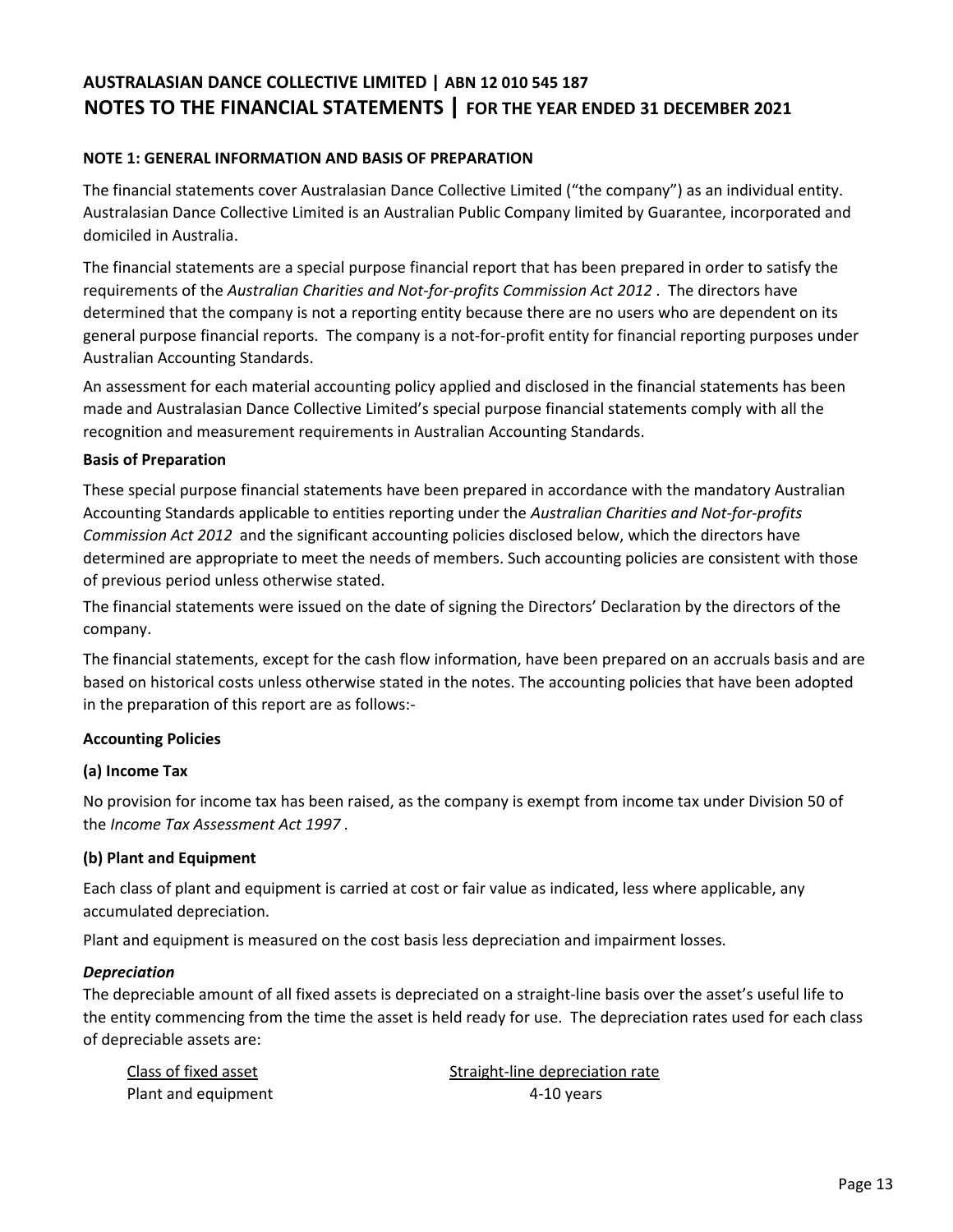## **(b) Plant and Equipment - continued**

The assets' residual values and useful lives are reviewed, and adjusted if appropriate, at the end of each reporting period. An asset's carrying amount is written down immediately to its recoverable amount if the asset's carrying amount is greater than its estimated recoverable amount.

Gains and losses on disposals are determined by comparing proceeds with the carrying amount. These gains or losses are included in the statement of comprehensive income. When revalued assets are sold, amounts included in the revaluation reserve relating to that asset are transferred to retained earnings.

## **(c) Employee Benefits**

Provision is made for the company's liability for employee benefits arising from services rendered by employees to the end of the reporting period. Employee benefits have been measured at the amounts expected to be paid when the liability is settled, plus related on costs.

Contributions are made by the entity to an employee superannuation fund and are recognised as expenses when incurred.

#### **(d) Cash and Cash Equivalents**

Cash and cash equivalents include cash on hand, deposits held at call with banks, other short term highly liquid investments with original maturities of three months or less, and bank overdrafts. Bank overdrafts are shown within short term borrowings in current liabilities on the statement of financial position.

#### **(e) Revenue Recognition**

The company applies AASB 15: *Revenue from Contracts with Customers* (AASB 15) and AASB 1058: *Income of Not-for-Profit Entities* (AASB 1058) in the recognition of revenue. The details of accounting policies under AASB 15 and AASB 1058 are as follows:

#### *Operating grants, donations and bequests*

When the company receives operating grant revenue, donations or bequests, it assesses whether the contract is enforceable and has sufficiently specific performance obligations in accordance with AASB 15.

When both these conditions are satisfied, the company:

- identifies each performance obligation relating to the grant;
- recognises a contract liability for its obligations under the agreement; and
- recognises revenue as it satisfies its performance obligations.

Where the contract is not enforceable or does not have sufficiently specific performance obligations, the company:

- recognises the asset received in accordance with the recognition requirements of other applicable Accounting Standards (for example AASB 9, AASB 16. AASB 116 and AASB 138);
- recognises related amounts (being contributions from owners, lease liability, financial instruments, provisions, revenue or contract liability arising from a contract with a customer); and
- $\bullet$ recognises income immediately in profit or loss as the difference between the initial carrying amount of the asset and the related amount.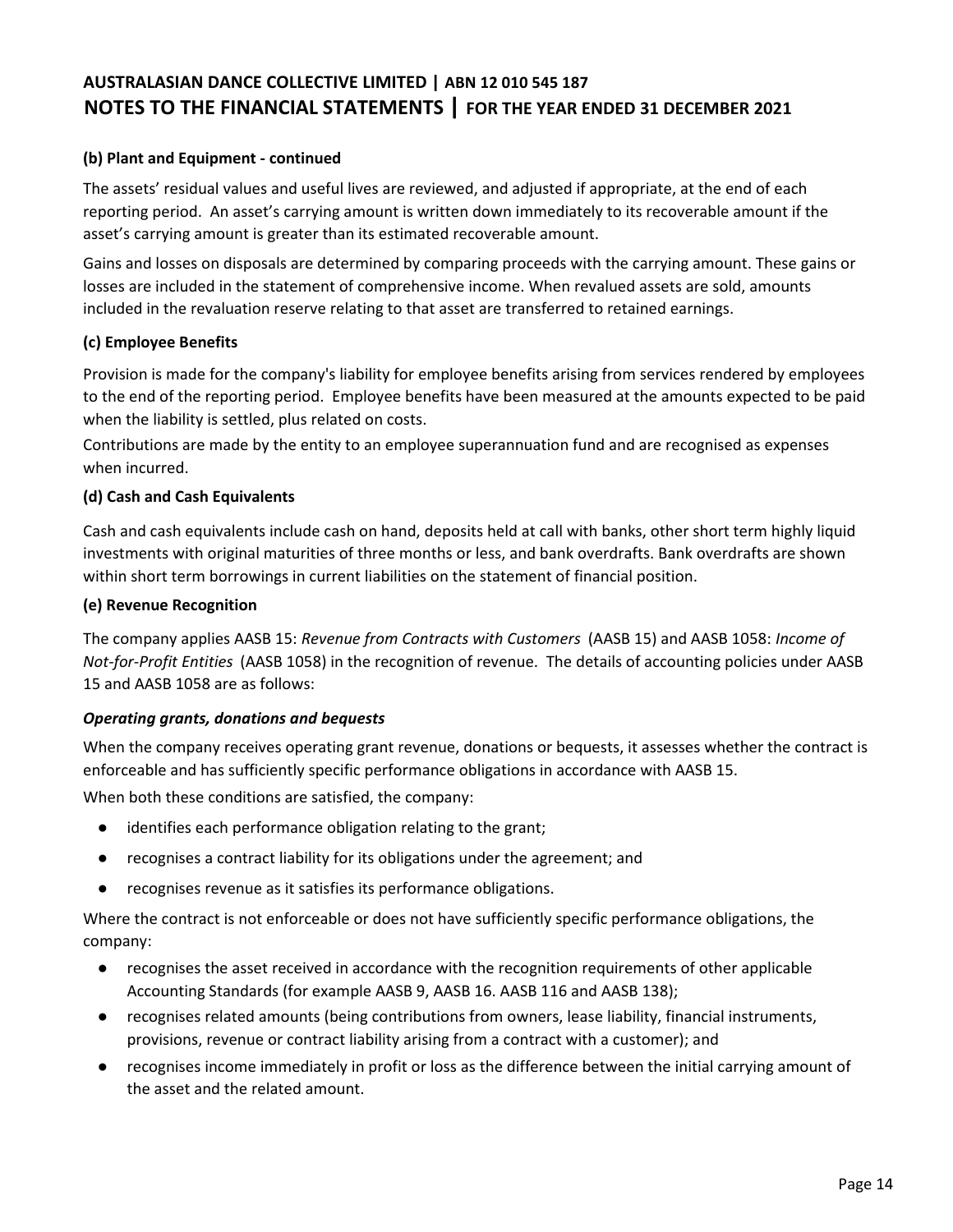## **(e) Revenue Recognition - continued**

If a contract liability is recognised as a related amount above, the company recognises income in profit or loss when or as it satisfies its obligations under the contract.

#### *Capital grant*

When the company receives a capital grant, it recognises a liability for the excess of the initial carrying amount of the financial asset received over any related amounts (being contributions by owners, lease liability, financial instruments, provisions, revenue or contract liability arising from a contract with a customer) recognised under other Australian Accounting Standards.

The company recognises income in profit or loss when or as the company satisfies its obligations under terms of the grant.

#### *In-Kind income*

The company receives reciprocal contributions of income in the form of contracted services provided to them by other parties in exchange for contracted services rendered to them by the company. Income in respect of the services received is recognised at fair value on the date the services are carried out in the statement of comprehensive income, with a corresponding expense recognised at that date. No cash changes hands in respect of these transactions.

#### *Contributed assets*

The company may receive assets from the government and other parties for nil or nominal consideration in order to further its objectives. These assets are recognised in accordance with the recognition requirements of other applicable Accounting Standards (for example AASB 9, AASB 16, AASB 116 and AASB 18).

On initial recognition of an asset, the company recognises related amounts being contributions by owners, lease liability, financial instruments, provisions, revenue or contract liability arising from a contract with a customer.

The company recognises income immediately in profit or loss as the difference between the initial carrying amount of the asset and the related amounts.

#### *Interest income*

Interest revenue is recognised using the effective interest rate method.

#### **(f) Goods and Services Tax (GST)**

Revenues, expenses and assets are recognised net of the amount of GST, except where the amount of GST incurred is not recoverable from the Australian Taxation Office (ATO).

Receivables and payables are stated inclusive of the amount of GST receivable or payable. The net amount of GST recoverable from, or payable to, the ATO is included with other receivables or payables in the statement of financial position.

Cash flows are presented on a gross basis. The GST components of cash flows arising from investing or financing activities which are recoverable from, or payable to, the ATO are presented as operating cash flows included in receipts from customers or payments to suppliers.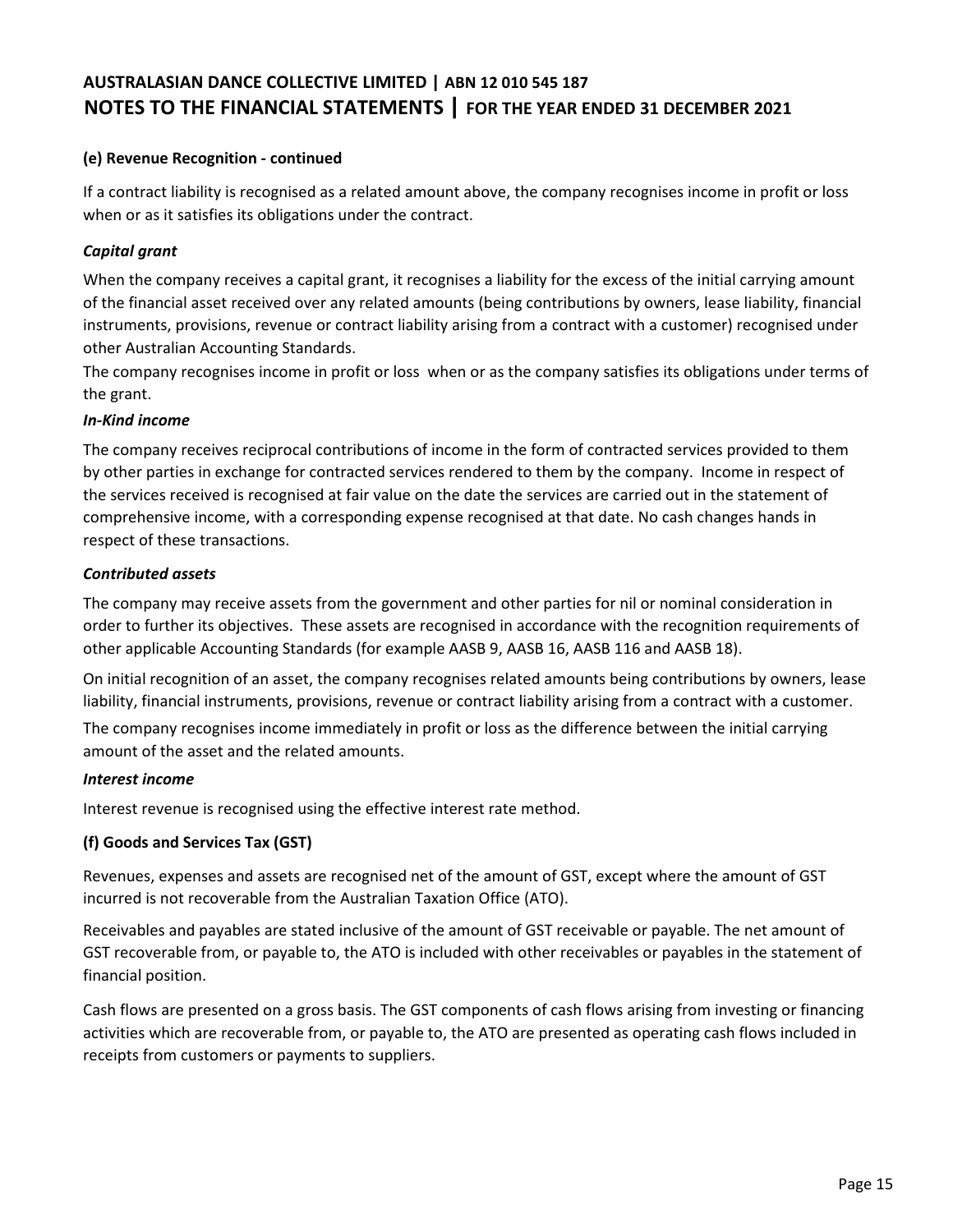## **(g) Provisions**

Provisions are recognised when the company has a legal or constructive obligation, as a result of past events, for which it is probable that an outflow of economic benefits will result and that outflow can be reliably measured. Provisions recognised represent the best estimate of the amounts required to settle the obligation at the end of the reporting period.

## **(h) Leases**

The company assesses at contract inception whether a contract is, or contains, a lease. That is, if the contract conveys the right to control the use of an identified asset for a period of time in exchange for consideration.

## *The company as lessee*

If there is a lease present, a right-of-use asset and a corresponding lease liability is recognised by the company where the company is a lessee. That is, the company recognises lease liabilities to make lease payments and right-of-use assets representing the rights to use the underlying assets.

However, all contracts that are classified as short-term leases (i.e., a lease with a lease term of 12 months or less) and leases of low-value assets are recognised as an operating expense on a straight-line basis over the term of the lease.

#### *Lease liabilities*

Initially, the lease liability is measured at the present value of the lease payments still to be paid at commencement date. The lease payments are discounted at the interest rate implicit in the lease. If this rate cannot be readily determined, the company uses the incremental borrowing rate.

Lease payments included in the measurement of the lease liability are as follows:

- $\bullet$ fixed lease payments less any lease incentives;
- $\bullet$ variable lease payments that depend on an index or rate, initially measured using the index or rate at the commencement date;
- $\bullet$ the amount expected to be payable by the lessee under residual value guarantees;
- $\bullet$ the exercise price of purchase options, if the lessee is reasonably certain to exercise the option; and
- payments of penalties for terminating the lease, if the lease term reflects the exercise of an option to terminate the lease.

The company uses its incremental borrowing rate at the lease commencement date because the interest rate implicit in the lease is not readily determinable. After the commencement date, the amount of lease liabilities is increased to reflect the accretion of interest and reduced for the lease payments made.

In addition, the carrying amount of lease liabilities is remeasured if there is a modification, a change in the lease term, a change in the lease payments (e.g., changes to future payments resulting from a change in an index or rate used to determine such lease payments) or a change in the assessment of an option to purchase the underlying asset.

## *Right of Use assets*

The right-of-use assets comprise the initial measurement of the corresponding lease liability as mentioned above, any lease payments made at or before the commencement date, as well as any initial direct costs. The subsequent measurement of the right-of-use assets is at cost less accumulated depreciation and impairment losses.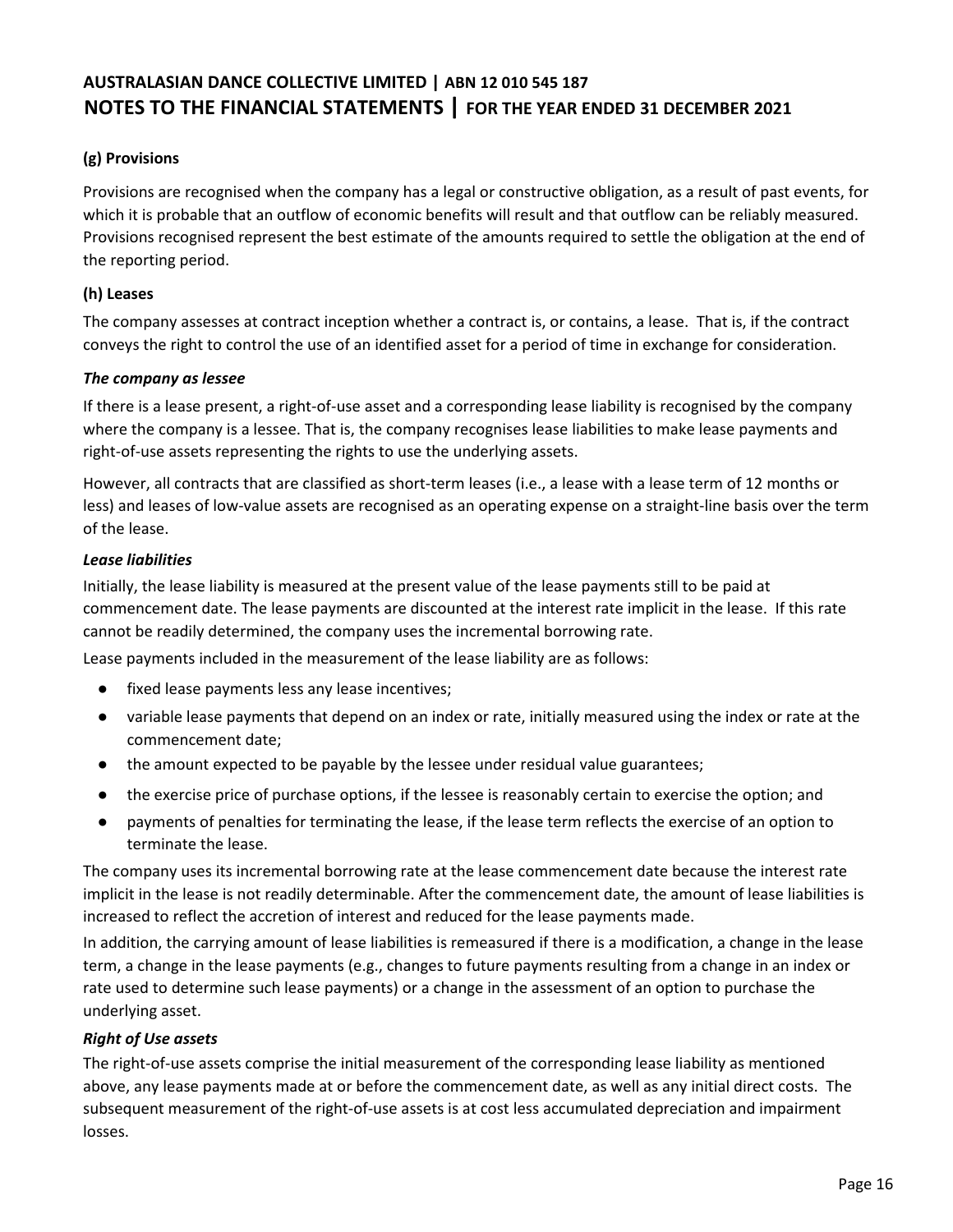#### **(h) Leases - continued**

## *Right of Use assets continued*

Right-of-use assets are depreciated over the lease term or useful life of the underlying asset, whichever is the shortest. Where a lease transfers ownership of the underlying asset or the cost of the right-of-use asset reflects that the company anticipates to exercise a purchase option, the specific asset is depreciated over the useful life of the underlying asset.

#### **(i) Impairment of Assets**

At the end of each reporting date, the company reviews the carrying values of its tangible and intangible assets to determine whether there is any indication that those assets have been impaired. If such an indication exists, the recoverable amount of the asset, being the higher of the asset's fair value less costs to sell and value in use, is compared to the asset's carrying value. Any excess of the asset's carrying value over its recoverable amount is expensed to the statement of comprehensive income.

#### **(j) Trade and Other Payables**

Trade and other payables represent the liability outstanding at the end of the reporting period for goods and services received by the company during the reporting period that remains unpaid. The balance is recognised as a current liability with the amount being normally paid within 30 days of recognition of the liability.

#### **(k) Critical Accounting Estimates and Judgements**

The directors evaluate estimates and judgments incorporated into the financial statements based on historical knowledge and best available current information. Estimates assume a reasonable expectation of future events and are based on current trends and economic data, obtained both externally and within the company.

#### **Key Estimates**

## *Impairment*

The company assesses impairment at the end of the reporting year by evaluating conditions specific to the company that may lead to impairment of assets. Where an impairment trigger exists, the recoverable amount of the asset is determined. Value-in-use calculations performed in assessing recoverable amounts incorporate a number of estimates. No impairment has been recognised in respect of property, plant and equipment and intangibles assets for the year ended 31 December 2021.

## *Useful lives of assets*

The company determines the estimated useful lives and related depreciation and amortisation charges for its property, plant and equipment and finite life intangible assets. The useful lives could change significantly as a result of technical innovations or some other event. The depreciation and amortisation charge will increase where the useful lives are less than previously estimated lives, or technically obsolete or non-strategic assets that have been abandoned or sold will be written off or written down.

#### *Employee benefits provision*

As discussed in Note 1, the liability for employee benefits expected to be settled more than 12 months from the reporting date are recognised and measured at the present value of the estimated future cash flows to be made in respect of all employees at the reporting date. In determining the present value of the liability, estimates of attrition rates and pay increases through promotion and inflation have been taken into account.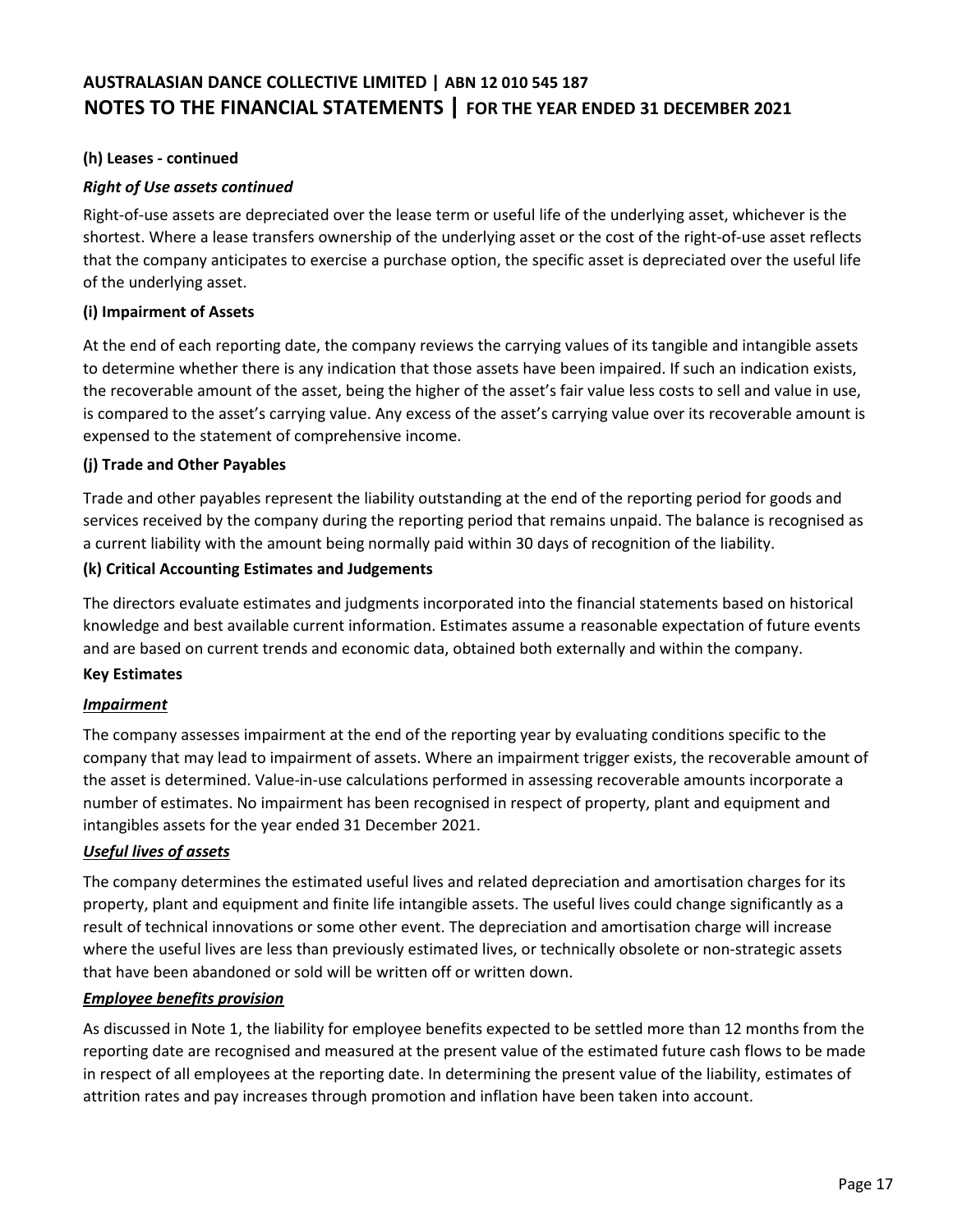## **(k) Critical Accounting Estimates and Judgements - continued**

#### **Key Judgements**

#### *Lease term and option to extend under AASB 16*

The lease term is defined as the non-cancellable period together with both periods covered by an option to extend the lease if the lessee is reasonably certain to exercise that option; and also, periods covered by an option to terminate the lease if the lessee is reasonably certain not to exercise that option. The options that are reasonably going to be exercised is a key management judgement that the entity will make. The entity determines the likeliness to exercise the options on a lease-by-lease basis looking at various factors such as which assets are strategic, and which are key to future strategy of the entity.

#### *Performance obligations under AASB 15*

To identify a performance obligation under AASB 15, the promise must be sufficiently specific to be able to determine when the obligation is satisfied. Management exercises judgement to determine whether the promise is sufficiently specific by taking into account any conditions specified in the arrangement, explicit or implicit, regarding the promised goods or services. In making this assessment, management includes the nature/ type, cost/ value, quantity and the period of transfer related to the goods or services promised.

#### *Coronavirus*

Judgement has been exercised in considering the impacts that the Coronavirus (COVID-19) pandemic has had, or may have, on the company based on known information. This consideration extends to the nature of the services offered, customers, staffing and geographic regions in which the company operates. Other than as addressed in specific notes, there does not currently appear to be either any significant impact upon the financial statements or any significant uncertainties with respect to events or conditions which may impact the company unfavourably as at the reporting date or subsequently as a result of the Coronavirus (COVID-19) pandemic.

## **(l) Comparative figures**

Comparative figures have been adjusted to conform to changes in presentation for the current financial year where required by Accounting Standards or as a result of changes in accounting policy. The comparative figures for expenditure within the Statement of Comprehensive Income have been restated and presented by Function as opposed to Nature as it is deemed more appropriate.

#### **(m) Economic Dependence**

Australasian Dance Collective Limited is dependent on the State Government's Arts Queensland for a significant amount of its revenue used to operate the business. During the year the company was successful in securing 4 year operational funding from Arts Queensland for 2022-2025.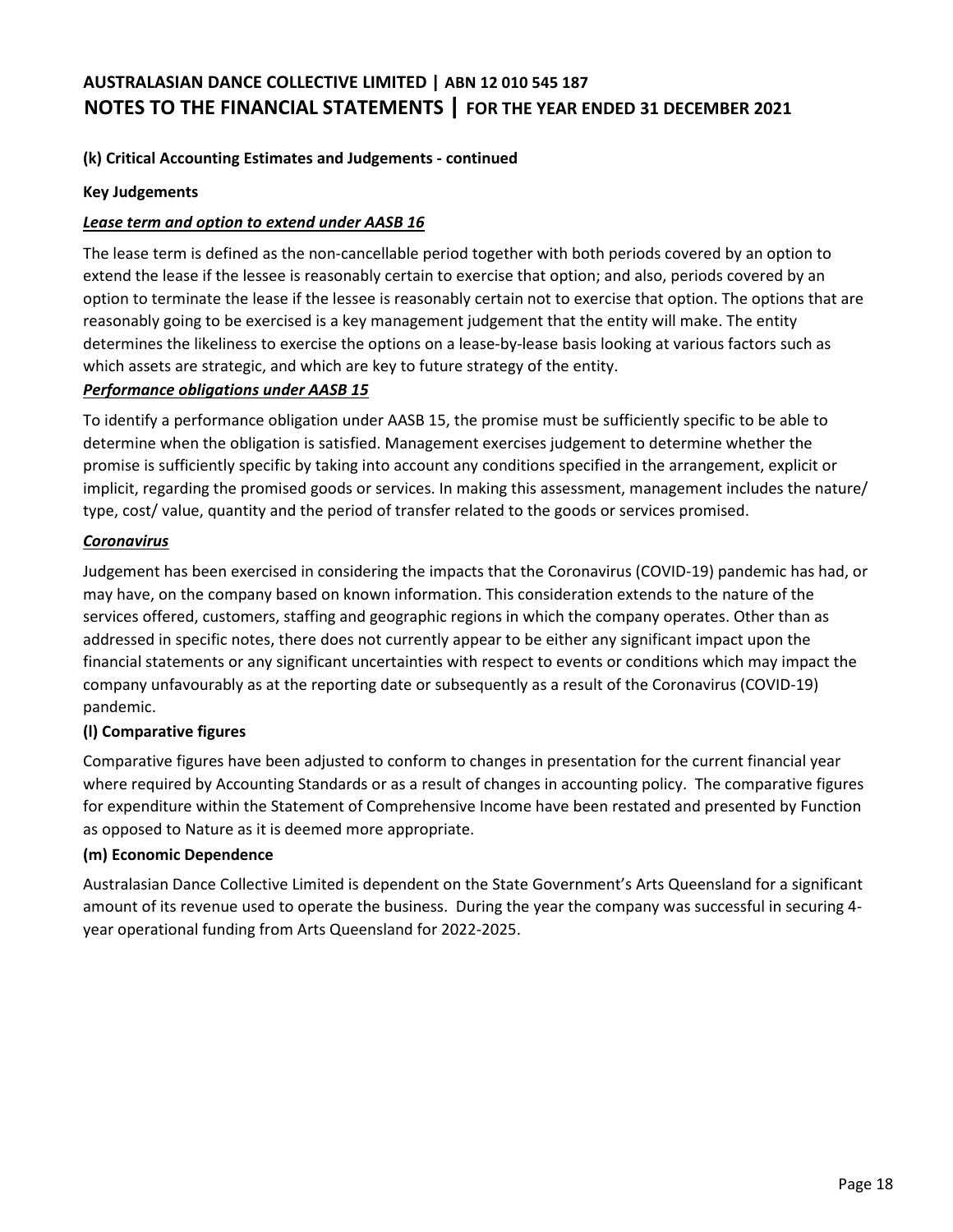|                                            | 2021      | 2020      |
|--------------------------------------------|-----------|-----------|
|                                            | \$        | \$        |
| <b>NOTE 2: REVENUE</b>                     |           |           |
| <b>Operating Activities</b>                |           |           |
| Ticket sales for self-promoted productions | 221,356   | 7,335     |
| Performance contracts                      | 20,445    | 37,525    |
| Participation fees                         | 92,112    | 100,705   |
| Merchandising                              | 4,572     | 1,917     |
| Philanthropy                               | 247,463   | 200,102   |
| Sponsorship and partnerships - Cash        | 73,000    | 5,000     |
| Sponsorship and partnerships - In-Kind     | 392,486   | 94,486    |
| General income                             | 22,855    | 15,295    |
| Membership                                 | 123       | 129       |
| Interest                                   | 116       | 442       |
| Public grants and subsidies - In-Kind      | 31,464    | 81,319    |
| Public grants and subsidies - Cash         | 856,944   | 969,716   |
|                                            | 1,962,936 | 1,513,971 |
| <b>Other income</b>                        |           |           |
| JobKeeper wage subsidies                   | 71,800    | 444,900   |
| <b>Boosting Cash Flows</b>                 |           | 100,000   |
|                                            | 71,800    | 544,900   |
| <b>NOTE 3: OTHER EXPENSES</b>              |           |           |
| Auditors remuneration                      |           |           |
| Auditing the financial statements          | 7,950     | 8,500     |
| <b>Production costs</b>                    |           |           |
| Sets, props and costumes                   | 11,228    | 30,115    |
| Travel & accommodation                     | 10,580    | 14,203    |
| Other production costs                     | 45,326    | 97,331    |
| Other miscellaneous expenses               | 43,583    | 43,083    |
|                                            | 118,667   | 193,232   |
| <b>NOTE 4: CASH AND CASH EQUIVALENTS</b>   |           |           |
| <b>CURRENT</b>                             |           |           |
| Cash at bank                               | 1,501,737 | 644,204   |
|                                            | 1,501,737 | 644,204   |
|                                            |           |           |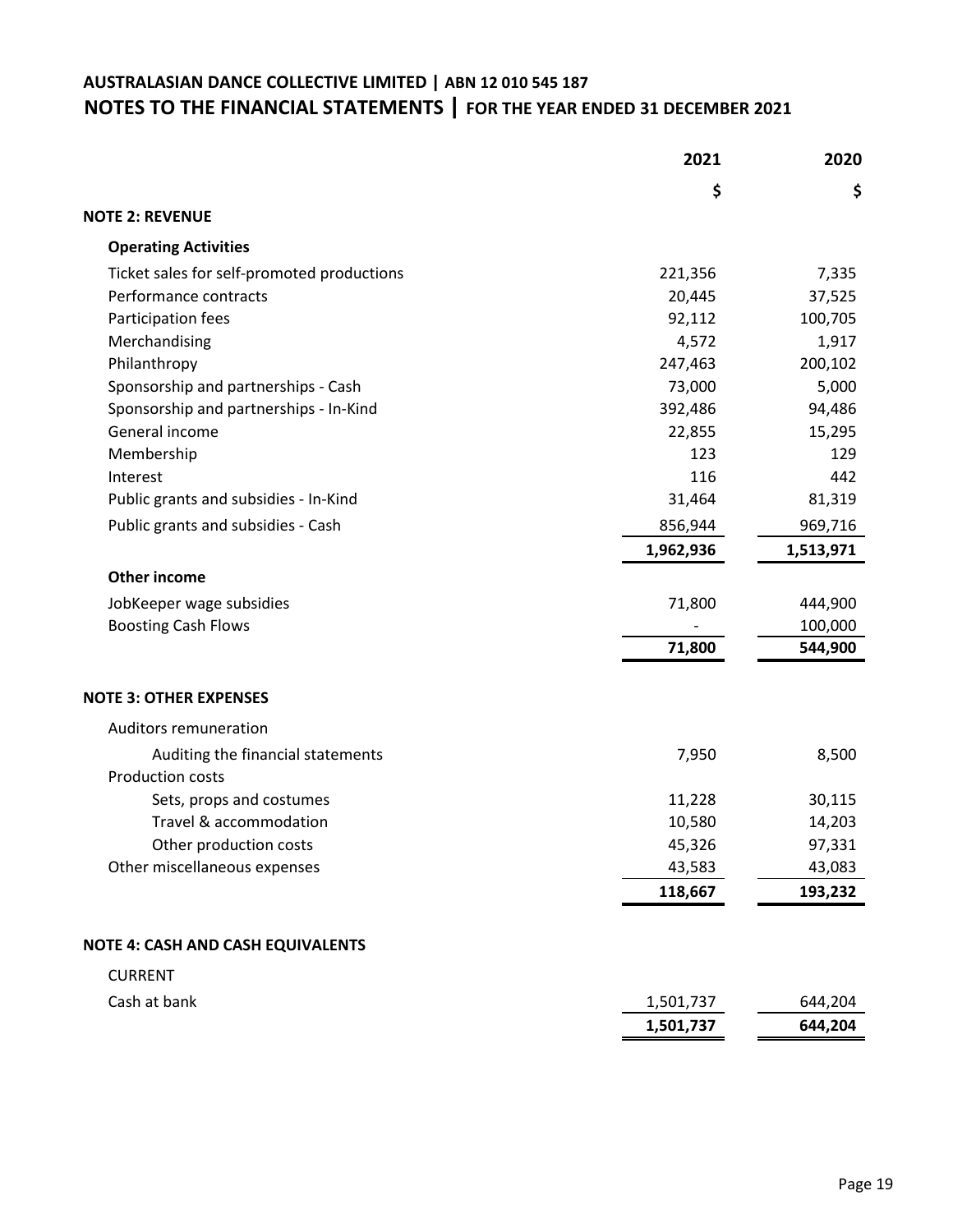|     |                                                       | 2021      | 2020    |
|-----|-------------------------------------------------------|-----------|---------|
|     |                                                       | \$        | \$      |
|     | <b>NOTE 4: CASH AND CASH EQUIVALENTS continued</b>    |           |         |
| (a) | <b>Reconciliation of Cash</b>                         |           |         |
|     | Cash at the end of the financial year as shown in the |           |         |
|     | statement of cash flows is reconciled to items in the |           |         |
|     | statement of financial position as follows:           |           |         |
|     | Cash and cash equivalents                             | 1,501,737 | 644,204 |
|     |                                                       | 1,501,737 | 644.204 |

The cash balance at 31 December 2021 includes \$997,179 of Grants Received in Advance and \$53,490 of Other Income in Advance that is held to be used in future periods.

#### **NOTE 5: TRADE AND OTHER RECEIVABLES**

|     | <b>CURRENT</b>                       |         |        |
|-----|--------------------------------------|---------|--------|
|     | Trade receivables                    | 300     | 622    |
|     | <b>GST</b> receivable                | 8,418   |        |
|     | JobKeeper Wages Subsidy              |         | 54,900 |
|     |                                      | 8,718   | 55,522 |
|     | <b>NOTE 6: OTHER ASSETS</b>          |         |        |
|     | <b>CURRENT</b>                       |         |        |
|     | Prepayments                          | 27,553  | 29,474 |
|     |                                      | 27,553  | 29,474 |
|     | <b>NOTE 7: INTANGIBLES</b>           |         |        |
|     | <b>NON-CURRENT</b>                   |         |        |
|     | <b>Intangibles</b>                   |         |        |
|     | Website development                  | 55,000  |        |
|     | Less accumulated amortisation        | (2,750) |        |
|     |                                      | 52,250  |        |
| (a) | <b>Movements in Carrying Amounts</b> |         |        |
|     | Balance at beginning of the year     |         |        |
|     | Additions                            | 55,000  |        |
|     | Disposals / assets written off       |         |        |
|     | Amortisation expense                 | (2,750) |        |
|     | Carrying amount at end of year       | 52,250  |        |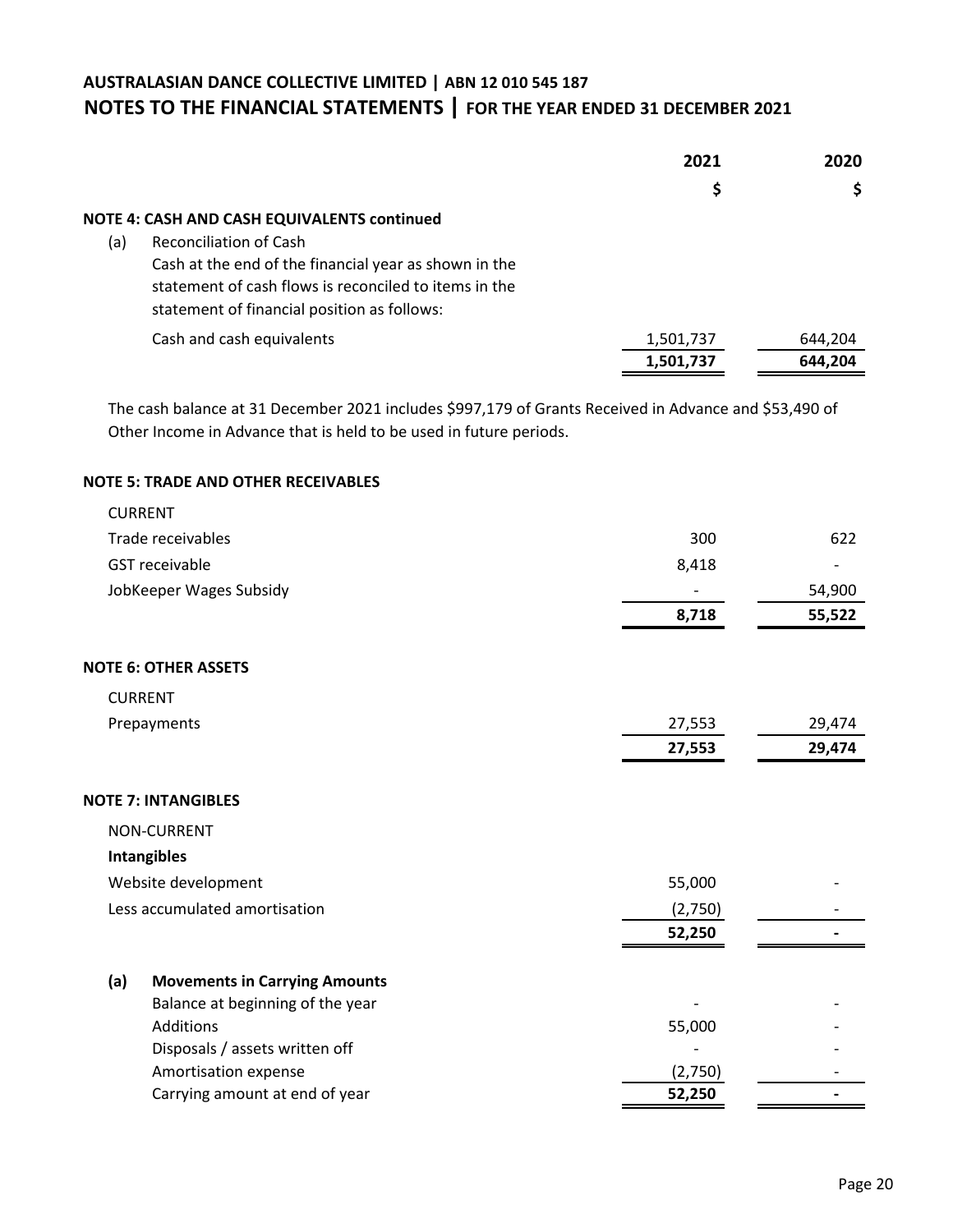|         |                                      | 2021      | 2020      |
|---------|--------------------------------------|-----------|-----------|
|         |                                      | \$        | \$        |
|         | <b>NOTE 8: PLANT AND EQUIPMENT</b>   |           |           |
|         | NON-CURRENT                          |           |           |
|         | <b>Plant and equipment</b>           |           |           |
| At cost |                                      | 172,887   | 166,009   |
|         | Less accumulated depreciation        | (83, 315) | (61, 743) |
|         |                                      | 89,572    | 104,266   |
| (a)     | <b>Movements in Carrying Amounts</b> |           |           |
|         | Balance at beginning of the year     | 104,266   | 63,266    |
|         | Additions                            | 8,538     | 58,791    |
|         | Disposals / assets written off       |           |           |
|         | Depreciation expense                 | (23, 232) | (17, 791) |
|         | Carrying amount at end of year       | 89,572    | 104,266   |

#### **NOTE 9: RIGHT OF USE ASSETS & LEASE LIABILITY**

In accordance with AASB 16 – Leases, the company recognises its outstanding lease commitments as lease liabilities, and the corresponding right-of-use assets, in the statement of financial position. The company has identified and accounted for two leases being the exclusive use of the company's premises (new lease commenced on 1 April 2021 and expires on 31 March 2024) and the office photocopier (new lease commenced on 31 December 2021 and expires on 30 December 2026).

An incremental borrowing rate of 5% has been used to determine the net present value of outstanding lease payments to account for the lease liability and inherent interest expense.

The Right-of-Use Assets are amortised on a straight-line basis over the term of the lease.

#### **Right of Use Assets**

|         | <b>Right of Use Assets</b>           | 181,593   | 119,483    |
|---------|--------------------------------------|-----------|------------|
|         | <b>Accumulated Amortisation</b>      | (43, 013) | (102, 111) |
|         |                                      | 138,580   | 17,372     |
| (a)     | <b>Movements in Carrying Amounts</b> |           |            |
|         | Balance at beginning of the year     | 17,372    | 75,450     |
|         | Additions                            | 181,593   |            |
|         | <b>Disposals</b>                     | (1, 426)  |            |
|         | Amortisation expense                 | (58, 959) | (58,078)   |
|         | Closing balance at end of year       | 138,580   | 17,372     |
|         | <b>Lease Liability</b>               |           |            |
| Current |                                      | 57,840    | 16,835     |
|         | Non-Current                          | 84,357    | 1,535      |
|         |                                      | 142,197   | 18,370     |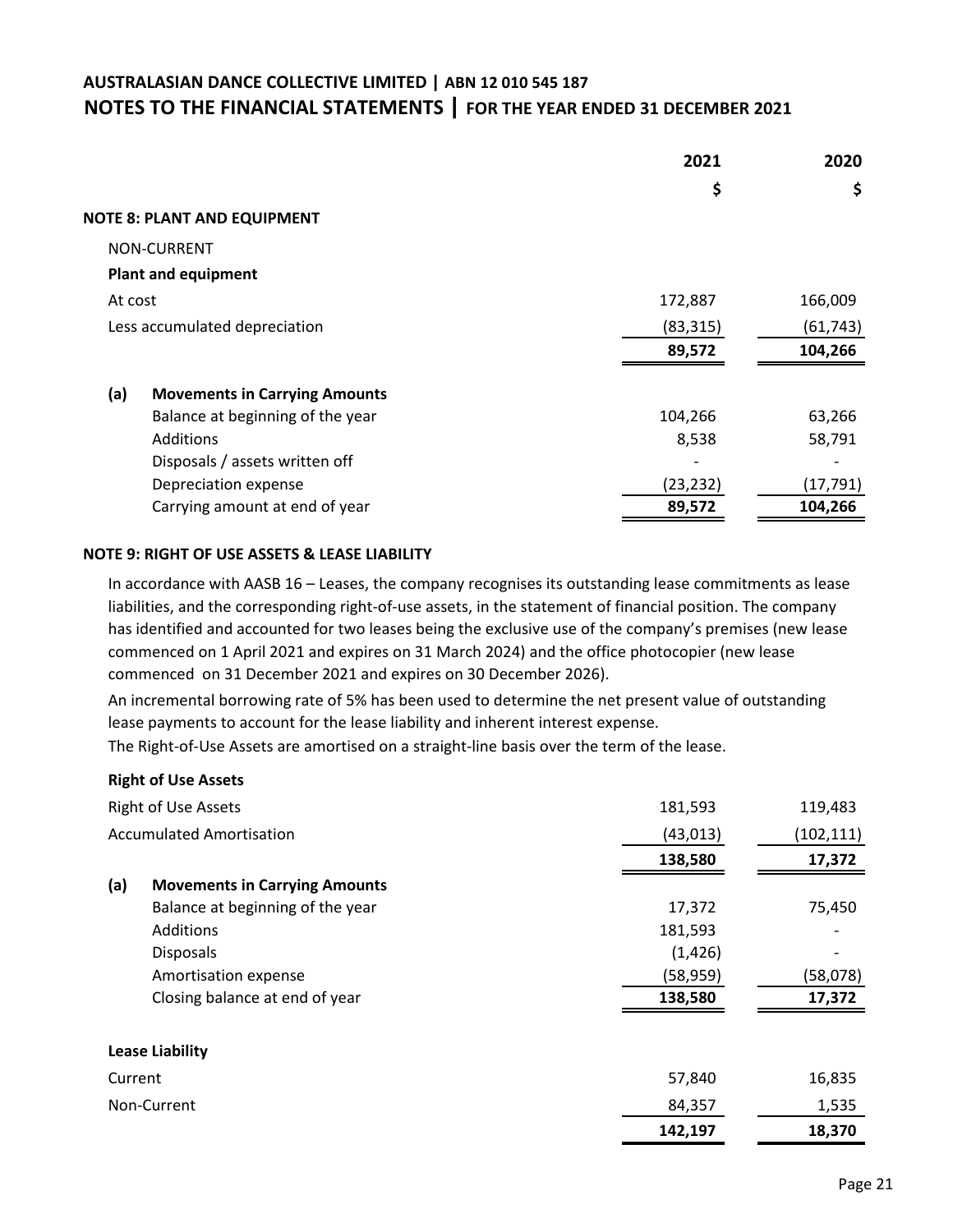|                                          | 2021    | 2020    |
|------------------------------------------|---------|---------|
|                                          | \$      | \$      |
| <b>NOTE 10: TRADE AND OTHER PAYABLES</b> |         |         |
| <b>CURRENT</b>                           |         |         |
| Trade payables                           | 3,640   | 28,227  |
| <b>GST Payable</b>                       |         | 5,794   |
| Sundry payables                          | 26,782  | 67,598  |
|                                          | 30,422  | 101,619 |
| <b>NOTE 11: OTHER LIABILITIES</b>        |         |         |
| <b>CURRENT</b>                           |         |         |
| Grants received in advance               | 800,718 | 98,682  |
| Income in advance                        | 53,490  | 54,166  |
|                                          | 854,208 | 152,848 |
| <b>NON-CURRENT</b>                       |         |         |
| Grants received in advance               | 196,479 |         |
| <b>NOTE 12: PROVISIONS</b>               |         |         |
| <b>CURRENT</b>                           |         |         |
| Provision for annual leave               | 12,826  | 19,599  |
|                                          | 12,826  | 19,599  |
| <b>NON-CURRENT</b>                       |         |         |
| Provision for long service leave         | 2,776   | 3,864   |

#### **NOTE 13: CONTINGENT LIABILITIES**

There are no contingent liabilities that have been incurred by the company in relation to 2021 (2020: nil).

#### **NOTE 14: MEMBERS GUARANTEE**

The company is incorporated under the Corporations Act 2001 and is a company limited by guarantee. If the company is wound up, the articles of association state that each member is required to contribute a maximum of twenty dollars ( \$20.00) each towards meeting any outstanding obligations of the company. At 31 December 2021 the number of members was 23 (2020: 21).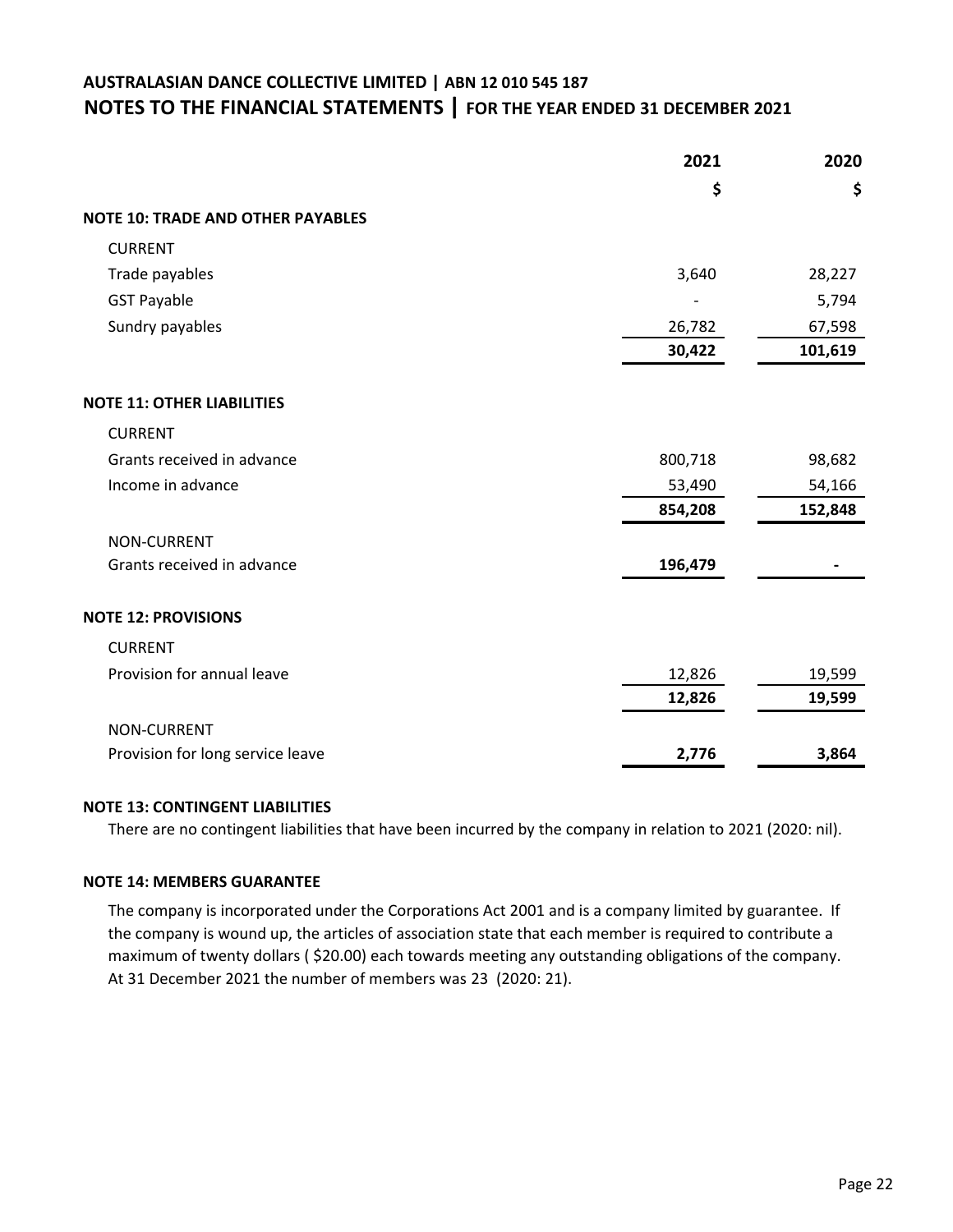|                                                                                     | 2021      | 2020      |
|-------------------------------------------------------------------------------------|-----------|-----------|
|                                                                                     | \$        | \$        |
| <b>NOTE 15: CASH FLOW INFORMATION</b>                                               |           |           |
| Reconciliation of Cash Flow from Operations with Surplus/(Deficit) after Income Tax |           |           |
| Surplus / (Deficit) after income tax                                                | 24,964    | 258,515   |
| Depreciation & amortisation                                                         | 25,982    | 17,791    |
| Lease amortisation and interest                                                     | 64,708    | 60,596    |
| Lease payments waived                                                               |           | (49, 855) |
|                                                                                     | 115,654   | 287,047   |
| <b>Changes in assets and Liabilities</b>                                            |           |           |
| (Increase)/decrease in receivables and other receivables                            | 56,353    | (52,063)  |
| (Decrease)/increase in trade and other payables                                     | (78, 825) | 37,765    |
| (Decrease)/increase in other liabilities                                            | 897,839   | (69, 611) |
| (Decrease)/increase in provisions                                                   | (7,861)   | 7,749     |
| Cash flows provided by operating activities                                         | 983,160   | 210,887   |

#### **Non-cash transactions**

During the financial year, in-kind revenue and in-kind expenses have been included within income and expenditure in respect of 'barter' contractual arrangements, refer to note 2. These transactions are not reflected in the statement of cash flows.

#### **NOTE 16: POST-REPORTING DATE EVENTS**

The impact of the Coronavirus (COVID-19) pandemic is ongoing. While the company has maintained a sound financial position up to 31 December 2021, it is not practicable to estimate the ongoing impact, positive or negative, after the reporting date. COVID-19 continues to impact operations in early 2022. The company's 2022 regional and national tour will visit fewer venues than planned due to the effects of COVID-19 on venue programming. Alternative touring opportunities are being pursued by the company. Like many parts of the economy, the company's 2022 activities will continue to be affected by measures imposed by government, and other countries, such as lockdowns, social distancing requirements, quarantine, travel restrictions, and any economic stimulus that may be provided.

Damage to the QPAC Playhouse in the Brisbane floods resulted in cancellation of the company's season of Three in March 2022. Planning is underway to reschedule this production later in the year and minimise the financial impact of the cancellation.

Apart from the above, no other matters or circumstances have arisen since the end of the financial year, which significantly affected or may significantly affect the operations of the company, the results of those operations, or the state of affairs of the company in future financial years.

#### **NOTE 17: COMPANY DETAILS**

The registered office and principal place of business of the company is: Australasian Dance Collective Limited Level 3, Judith Wright Centre of Contemporary Arts 420 Brunswick Street FORTITUDE VALLEY QLD 4006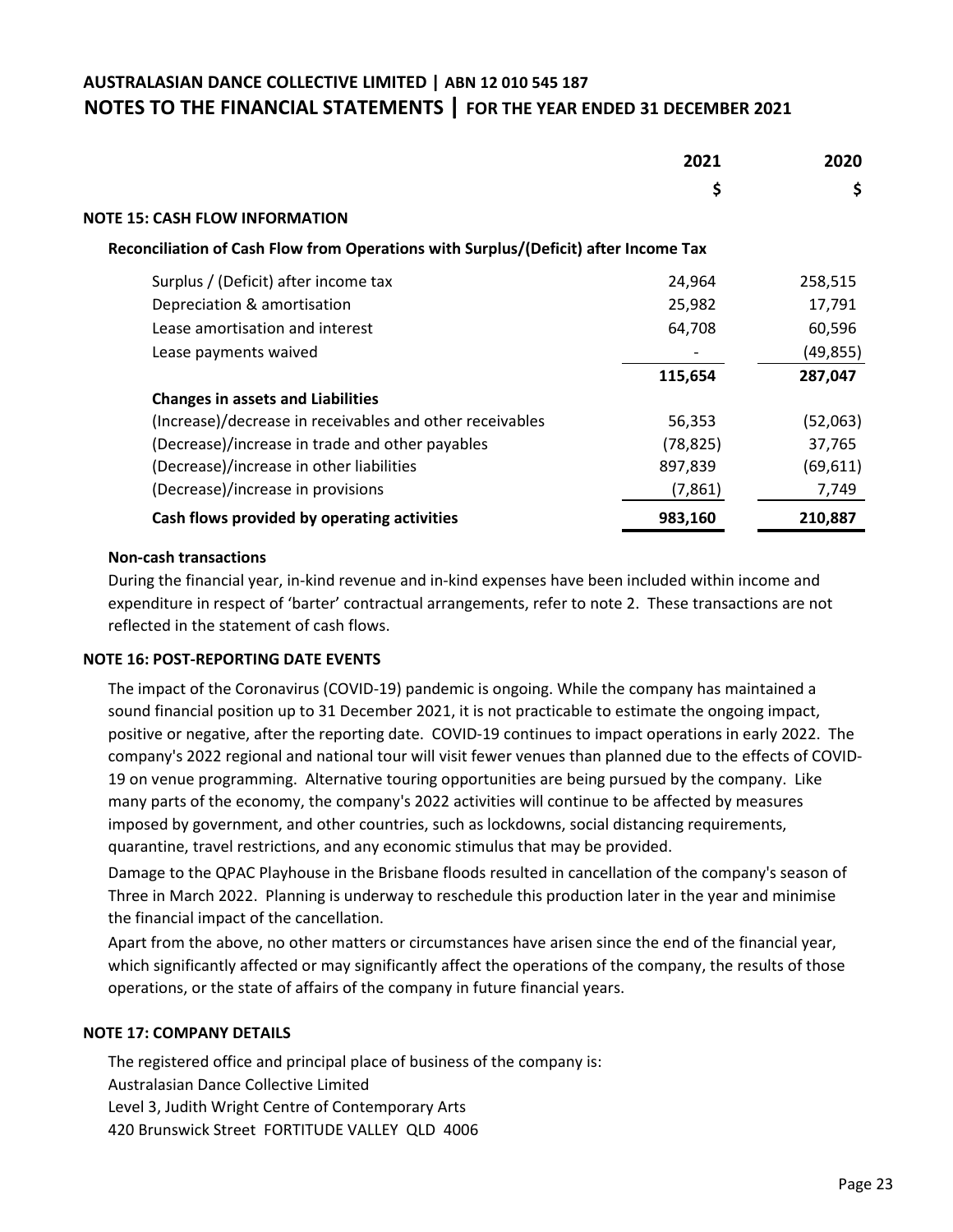The directors have determined that the company is not a reporting entity and that this special purpose financial report should be prepared in accordance with the accounting policies described in Note 1 to the financial statements.

The directors of the company declare that:

- $\mathbf{1}$ . The financial statements and notes, as set out on pages 9 to 23 satisfy the requirements of the Australian Charities and Not-for-profits Commission Act 2012 including:
	- $(a)$ complying with Australian Accounting Standards as described in Note 1 to the financial statements and the Australian Charities and Not-for-profits Commission Regulation 2013; and
	- $(b)$ giving a true and fair view of the financial position of the company as at 31 December 2021 and of its performance for the year ended on that date.
- Having regard to those matters referred to in Note 1(m), in the directors' opinion there are  $2.$ reasonable grounds to believe that the company will be able to pay its debts as and when they become due and payable.

This declaration is made in accordance with a resolution of the Board of Directors.

Director: **MARIAN GIBNEY, CHAIR** Dated this  $\mathfrak{b}^{\mathfrak{f}}$ day of. 2022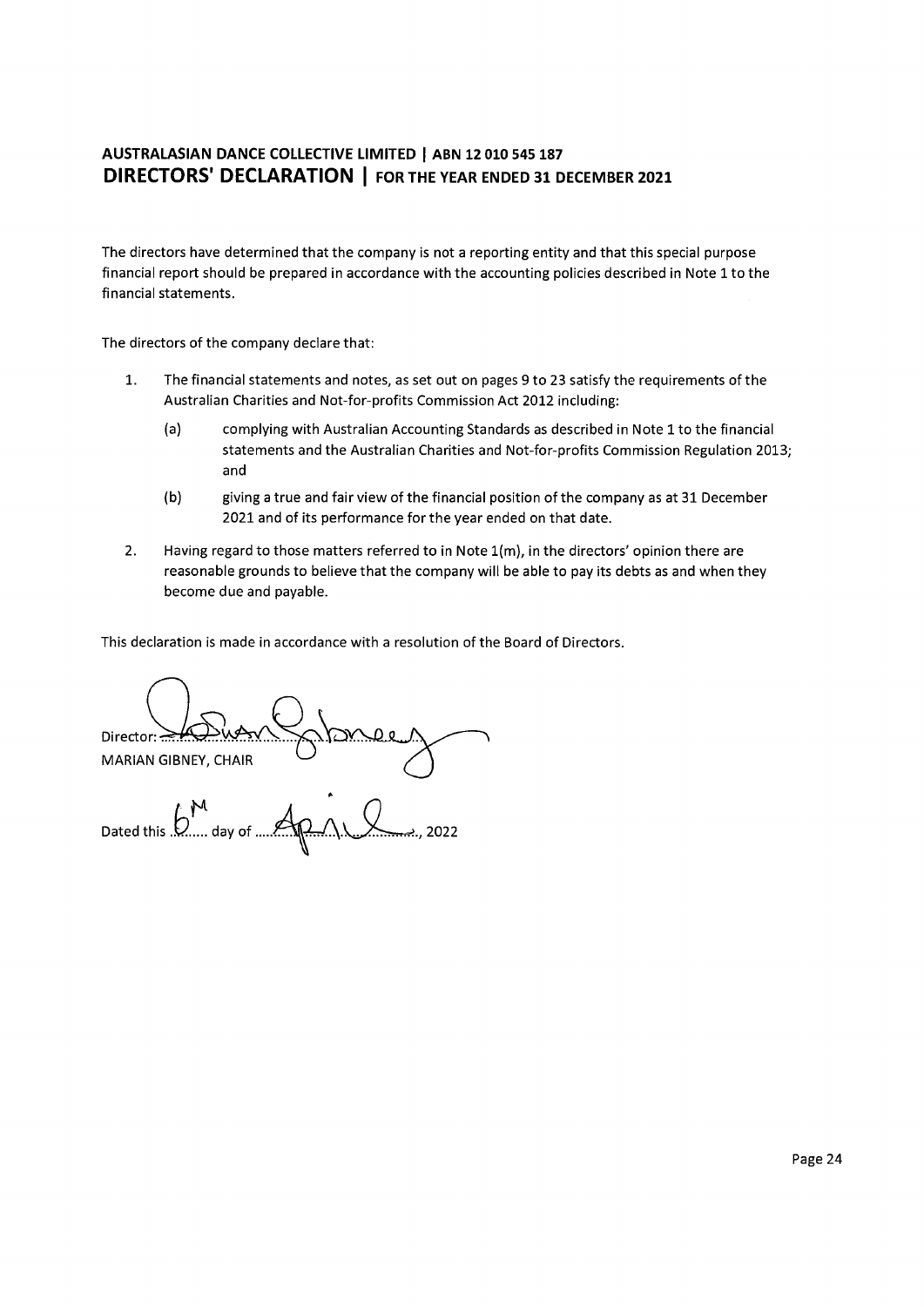# INDEPENDENT AUDITOR'S REPORT TO THE MEMBERS OF AUSTRALASIAN DANCE COLLECTIVE LTD

# Report on the Financial Report

## **Opinion**

We have audited the accompanying financial report of Australasian Dance Collective Ltd ("the Company"), which comprises the statement of financial position as at 31 December 2021, the statement of profit or loss and other comprehensive income, the statement of changes in equity and the statement of cash flows for the year then ended, notes comprising a summary of significant accounting policies and other explanatory information, and the directors' declaration.

In our opinion the financial report of the Company is in accordance with the Division 60 of the *Australian Charities and Not-for-profits Commission Act 2012,* including:

- a) Giving a true and fair view of the Company's financial position as at 31 December 2021 and of its performance for the year ended on that date; and
- b) complying with Australian Accounting Standards to the extent described in Note 1, and Division 60 of the *Australian Charities and Not-for-profits Commission Regulation 2013*.

## Basis for Opinion

We conducted our audit in accordance with Australian Auditing Standards. Our responsibilities under those standards are further described in the Auditor's Responsibilities for the Audit of the Financial Report section of our report.

We believe that the audit evidence we have obtained is sufficient and appropriate to provide a basis for our opinion.

## Independence

We are independent of the Company in accordance with the auditor independence requirements of the *Australian Charities and Not-for-profits Commission Act 2012* (ACNC Act) and the ethical requirements of the Accounting Professional and Ethical Standards Board's APES 110 *Code of Ethics for Professional Accountants (including Independence Standards)* (the Code) that are relevant to our audit of the financial report in Australia. We have also fulfilled our other ethical responsibilities in accordance with the Code.

# Emphasis of Matter – Basis of Accounting

Without modifying our opinion, we draw attention to Note 1 to the financial report, which describes the basis of accounting. The financial report has been prepared for the purpose of fulfilling the directors' financial reporting responsibilities under the *Australian Charities and Not-for-Profits Commission Act 2012*. As a result, the financial report may not be suitable for another purpose. Our opinion is not modified in respect of this matter.

# Directors' Responsibilities for the Financial Report

The directors of the Company are responsible for the preparation of the financial report that gives a true and fair view and have determined that the basis of preparation described in Note 1 to the financial report is appropriate to meet the requirements of the ACNC Act and the needs of the member. The directors' responsibilities also includes such internal control as the directors determine is necessary to enable the preparation of a financial report that is free from material misstatement, whether due to fraud or error.

#### PKF Brisbane Audit ABN 33 873 151 348

Level 6, 10 Eagle Street, Brisbane, QLD 4000 | GPO Box 1568, Brisbane, QLD 4001 | T: +61 7 3839 9733 Brisbane | Rockhampton www.pkf.com.au

Liability limited by a scheme approved under Professional Standards Legislation. PKF Brisbane Pty Ltd. is a member firm of the PKF International Limited family of legally independent firms and does not accept any responsibility or liability for the actions or inactions of any individual member or correspondent firm or firms.